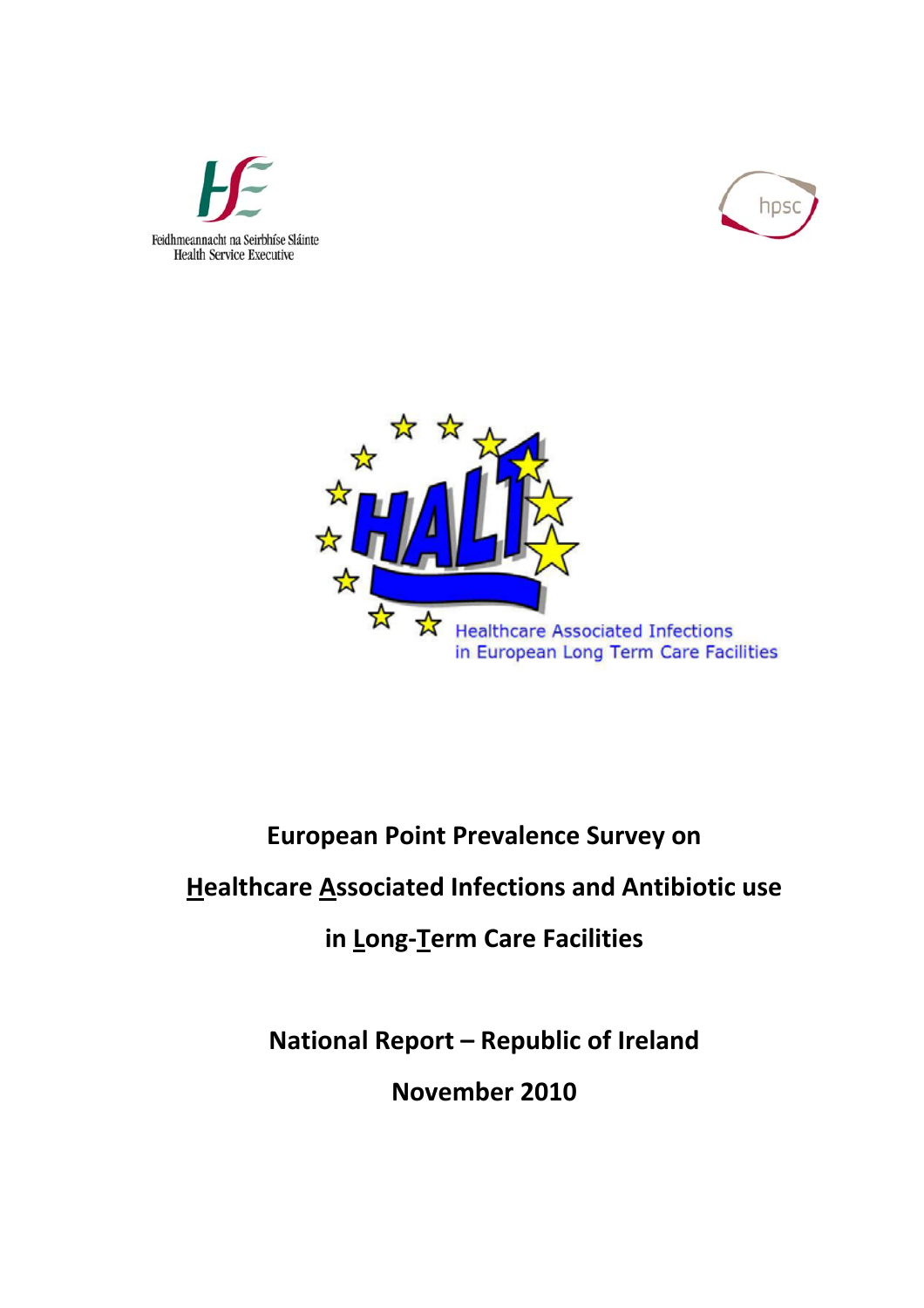## **Executive Summary**

- 4,170 residents were surveyed in 69 Irish long term care facilities (LTCFs) in June 2010.
- The size of participating LTCFs ranged from 10 to 382 beds (median 47 beds) with the proportion of single rooms per 100 beds ranging from  $0 - 87$  (median = 17). (Table 1)
- 34.3% of the residents were over 85 years of age.
- Medical care was provided by general practitioners (GPs) in 35 LTCF (51%), medical staff employed by the facility in 24 (35%) and by both in 10 (14%). (Fig 1)
- Twelve (17%) participating LTCFs had no infection prevention and control practitioner in place whereas 56 (81%) had. In 25% of LTCFs this person was working in the facility. (Fig 5)
- With respect to risk factors for healthcare‐associated infection (HCAI), 2101 (52.4%) residents had impaired mobility, 2530 (63%) were incontinent, 2110 (50.6%) were disorientated, 234 (5.6%) had an indwelling urinary catheter and 12 (0.3%) a vascular catheter. Pressure sores were reported in 120 (2.9%) residents, 391 (9.4%) had other wounds (e.g., leg ulcers, gastrostomy) and 44 (1.1%) had recent surgery at the time of the survey. (Fig 8)
- 472 (11.3%) residents had either signs/symptoms of infection (260 residents, 6.2%) or were on antibiotics (426 residents, 10.2%). (Fig 9)
- Ninety‐nine (2.4% HCAI prevalence) residents had a HCAI as strictly defined by McGeer definitions and 149 (3.6% HCAI prevalence) when adapted McGeer definitions were applied (i.e. physician diagnosis of infection was included as a criterion in all categories of infection). (Table 4 & Appendix A)
- The most common HCAI were urinary tract infections (62 residents, 40%), respiratory infections (43 residents, 28%) and skin infections (31 residents, 20%).
- Antibiotics were prescribed by GPs (75%), specialists (12%) and other (9%). (Fig 11) Of the 426 (10.2%) residents on antibiotics, 25 (6%) were prescribed two or more antibiotic types. Antibiotics were prescribed for treatment of infection (58%, n=245 residents) and for prophylaxis (42%, n=179 residents). (Fig 12)
- The most common indications for therapy included respiratory tract infection (20.3%), urinary tract infection (18.5%) and skin infection (12.6%). Coamoxiclav and flucloxacillin were the most frequently prescribed antibiotics. (Table 8) Forty‐six (57%) residents prescribed antibiotics for urinary tract infection had a specimen taken for culture.
- Prophylactic antibiotics were predominantly prescribed for prevention of urinary tract infection with trimethoprim most frequently prescribed. Seventeen (10.7%) residents on urinary tract infection prophylaxis had a urinary catheter *in situ.*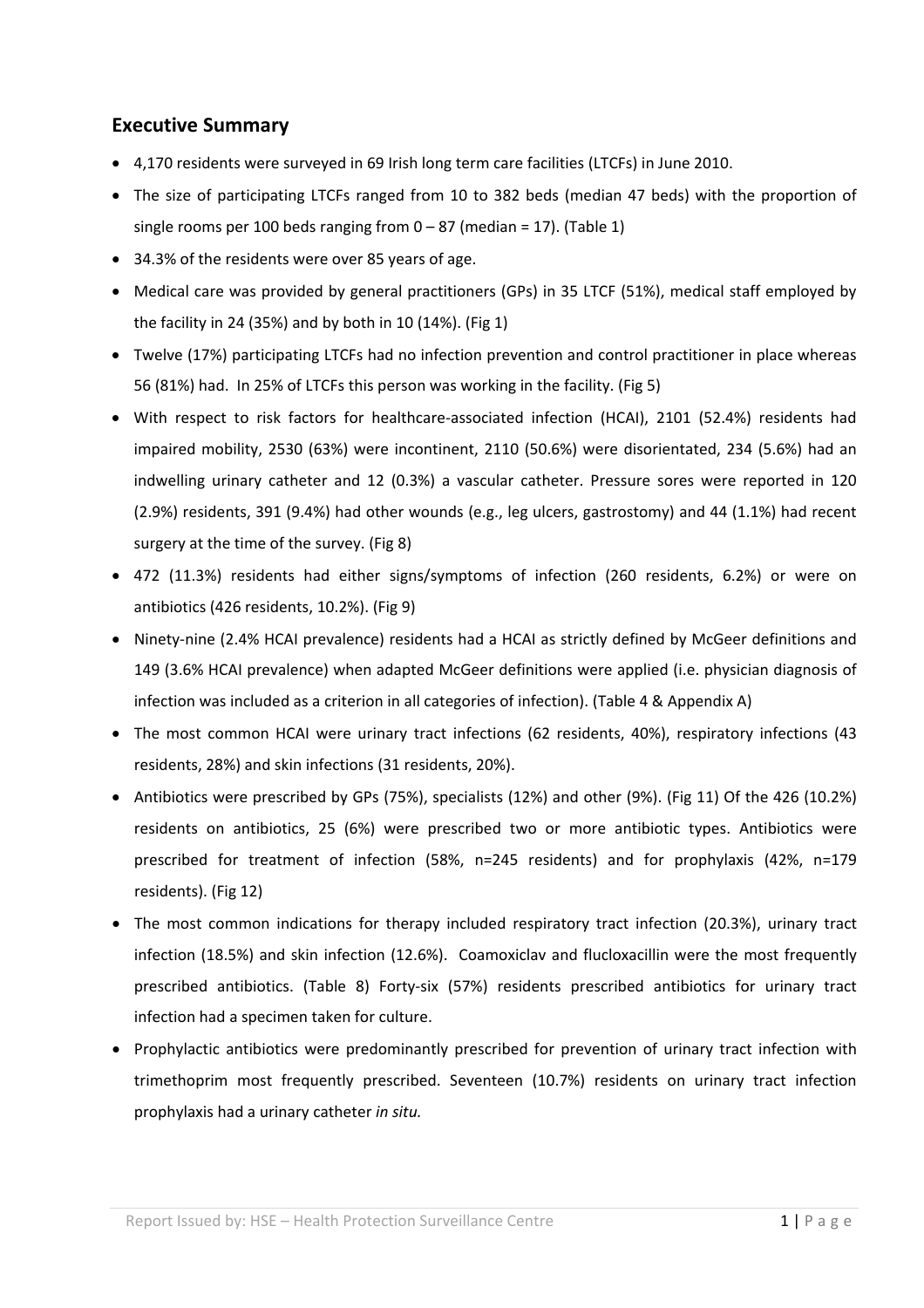## **1. Background**

#### **1.1 The HALT Study**

Healthcare associated infection (HCAI) and the consequences of increasing rates of antimicrobial resistance (AMR) are potentially serious health threats for frail elderly people, including those living in long-term care facilities (LTCF). Residents can acquire multidrug-resistant organisms (e.g., meticillin resistant *Staphylococcus aureus* (MRSA) or extended spectrum B‐lactamase (ESBL) producing *E. coli*) in both hospital and LTCF settings. Infection with these organisms is more difficult to treat because of the limited choice of appropriate antibiotics available, specifically reduced choice of oral antibiotics which necessitates intravenous therapy. In addition, if appropriate infection prevention and control standards are not maintained, these organisms may spread to other residents. Good infection prevention and control practices and antibiotic stewardship is essential in all healthcare setting to prevent HCAI and the emergence of AMR.

The European Centre for Disease Prevention & Control (ECDC) coordinated a point prevalence survey on HCAI and antibiotic use in European LTCF in summer 2010 (HALT study). Participating LTCFs were asked to survey residents on one day only, thereby providing a snapshot of HCAI and antibiotic use on that particular day. Data was collected for each resident on antibiotic therapy and/or with signs of infection on the day of the survey. ECDC provided an IT tool that enabled participating LTCFs to receive immediate feedback of their own results in order to commence evaluating their results and plan further preventive programmes. This preliminary national report summarised the overall results from Irish participating LTCFs. A final report, containing European results will be published by ECDC in 2011.

#### **1.2 HCAI and Antibiotic Use in Irish LTCF**

The HALT study is the first national prevalence study of HCAI and antibiotic use in Irish LTCFs. While a number of European countries have on‐going HCAI surveillance in LTCFs, this is the first time we will have this information in Ireland. In 2009 two point prevalence surveys (April and November 2009) were co-ordinated by ESAC (European Surveillance of Antimicrobial Consumption) to measure antibiotic use in European LTCF. In April 2009, 304 LTCF took part across 20 countries. In Ireland, 18 LTCF participated, in which antibiotics were prescribed to a total of 175 of 1662 residents (overall prevalence of 10.5%, median 12.4%, range 2.8 – 27.8% )(Oza, 2010) compared to the European overall prevalence of 5.9%, median of 5.4% and a range of  $0-30%$ . By country, the medians ranged from 0.6% to 15.1%. In November 2009, 11 Irish LTCF participated with an overall prevalence of 10.1% (range 2.3  $-22.0%$ ).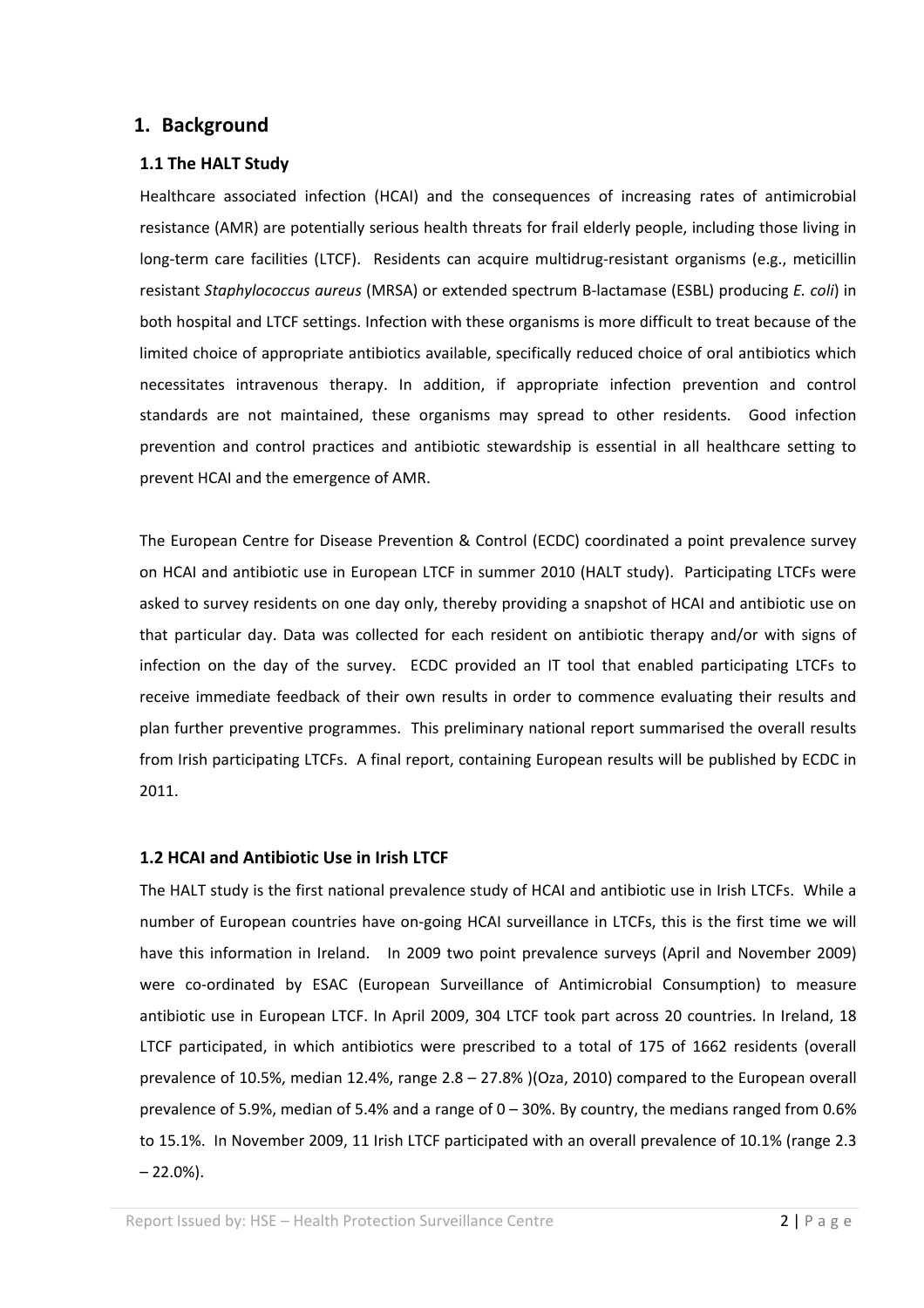There are few publications of HCAI/AMR from Irish LTCF and those available suggest the importance of LTCF as a reservoir of multidrug resistant organisms. Two prevalence studies conducted in 1994–1995 in six Eastern Health Board elderly nursing homes evaluated the prevalence of MRSA. In this study, MRSA prevalence of 8.6% and 10.1% was reported with the prevalence in individual LTCFs ranging from 1% to 27% (O'Sullivan and Keane 2000). Twenty six of 56 (46%) residents were reported to have acquired MRSA within the nursing home suggesting that infection control interventions could have an impact on MRSA prevalence within nursing homes. Risk factors for MRSA colonisation included age over 80, residence in the nursing home for less than six months, hospitalisation during the previous six months, presence of pressure sores, and antibiotic therapy during the previous three months. A recent study in Northern Ireland of 16 LTCF reported that 17% of residents were colonised with MRSA, 4.5% had urinary catheters *in situ* and 13% had received antibiotics in the three months prior to the study. While educational programmes did not appear to reduce MRSA prevalence over the study period, they did result in LTCF having higher infection control audit scores (Baldwin et al. 2010). 42% of residents of 20 LTCF in Northern Ireland were found to be colonised with ESBL‐producing *E.coli* with prevalence rates in individual LTCF ranging from 0% to 75% (median 51%). Over 70% of residents had received recent antibiotic therapy and 20% were colonised with MRSA.

## **2. Aims**

The aims of the HALT study are:

- To evaluate the prevalence of HCAI and antibiotic use in Irish LTCFs.
- To describe current infection prevention and control and antimicrobials stewardship practices and resources in Irish LTCFs.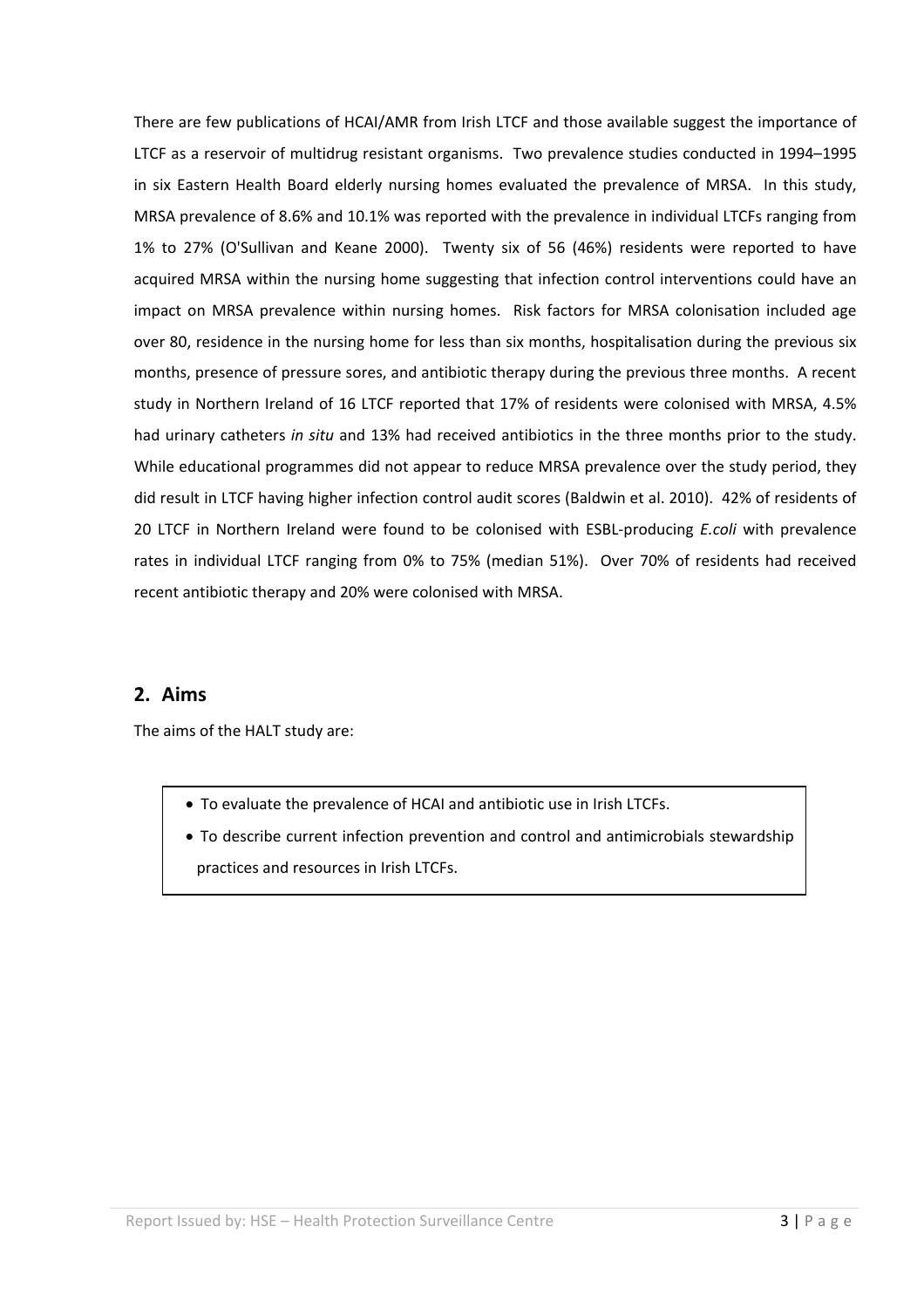## **3. Methods**

The HALT study took place in Ireland in June 2010. The HSE-Health Protection Surveillance Centre (HPSC) was the national coordinating centre. LTCFs were invited to participate in the study. The study was carried out as described in the HALT protocol (European Centre Disease Control 2010, www.hpsc.ie). Residents present in the LTCF for at least 24 hours, living there full-time and present at 8am on the day of the survey were included ('eligible' residents). Participating LTCFs completed two types of questionnaires:

- a. **Institutional questionnaire**: Each participating LTCF collected an institutional questionnaire which detailed general information about the facility including: staffing and bed capacity, number of single rooms, medical care and coordination, infection control & antibiotics stewardship practices and protocols and a summary of HCAI risk factors for eligible residents on the day of the survey. HCAI risk factors included number of residents aged over 85 years, recent surgery, antibiotic therapy, presence of indwelling medical devices, pressure sores or wounds, disorientation / mobility and incontinence.
- b. **Resident questionnaire:** This was completed for all residents who were on antimicrobial therapy and/or had signs and symptoms of infection on the day of the survey. This questionnaire collected baseline data including resident demographics, recent hospital admissions and surgery, presence of indwelling medical devices, incontinence, disorientation and mobility. Data on antimicrobial therapy was collected including: number and type of antimicrobial agents, route, indication, (prophylaxis or therapeutic) and prescriber details. Information on the following types of infections were collected;
	- Urinary tract infection
	- Skin infections (cellulitis/ wound infection , fungal infection, Herpes simplex or Herpes zoster infection and scabies)
	- Respiratory tract infection (common cold, pharyngitis, influenza‐like illness, pneumonia and other lower respiratory tract infections)
	- Gastrointestinal tract infection
	- Eye, ear, mouth and perioral infection
	- Sinusitis
	- Systemic infection
	- Unexplained febrile illness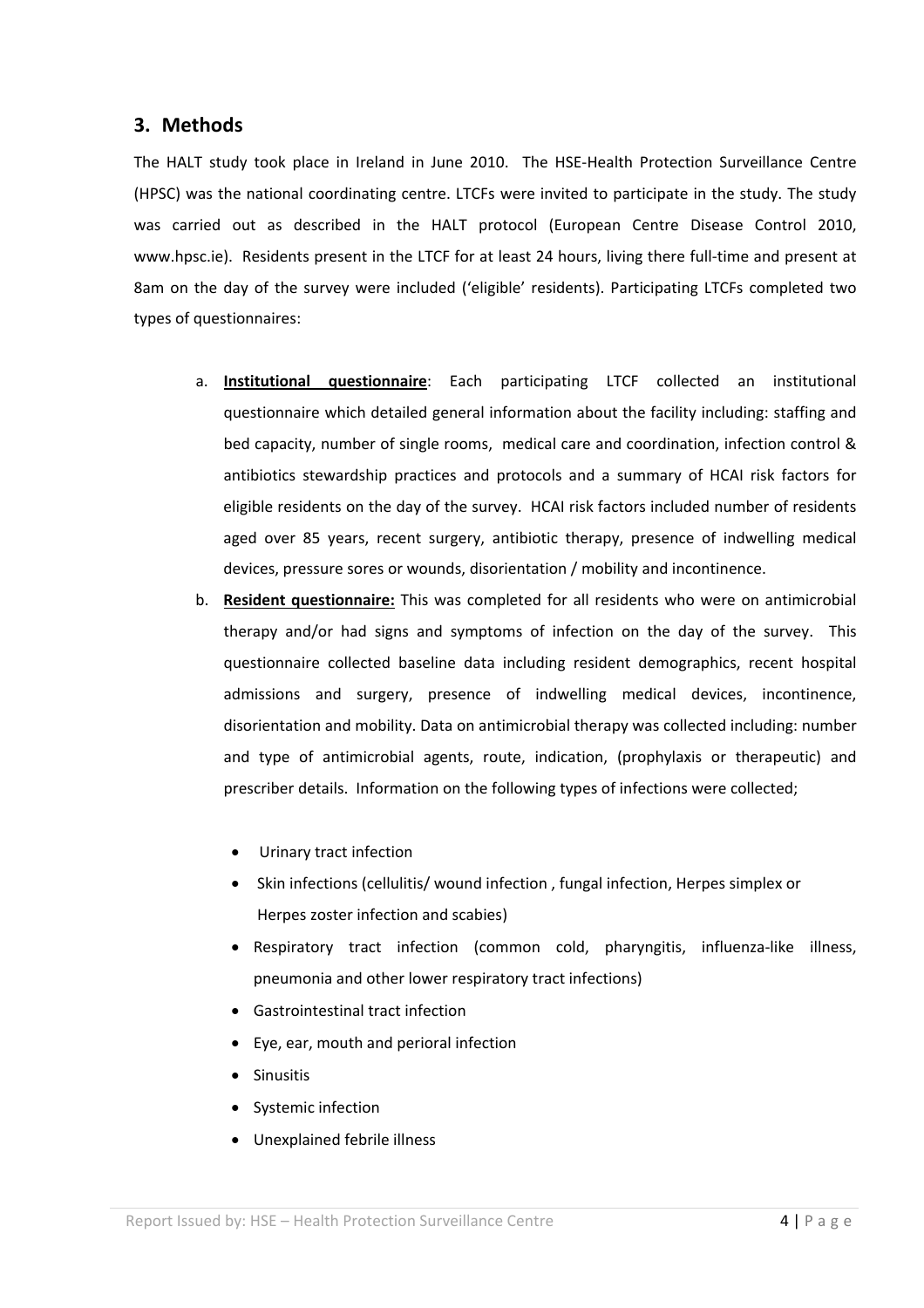Data collection was undertaken by staff from each nursing home. Education workshops were provided for the data collectors by the HPSC. Participating centres were requested to validate 10% of their resident forms.

In the initial analysis of Irish results, the McGeer definitions were used to define HCAI (McGeer et al. 1991). For all subsequent analysis of the results, the McGeer definitions were adapted to incorporate a physician diagnosis of infection as a criterion in all categories of infection, which better reflect practice in LTCFs in Ireland (Appendix A).

### **4. Results**

#### **4.1 LTCF Demographics and Medical Coordination**

### **4.1.1 Description of Participating LTCFs**

A total of 4222 beds were occupied on the day of the survey. Of these 52 residents were ineligible to participate, 15 of whom were hospitalised at the time of the survey. In total 4,170 eligible residents in 69 LTCFs were surveyed, 1664 (40%) males and 2506 (60%) females. Thirty-four percent (1430) of eligible residents were over 85 years. The size of participating LTCFs ranged from ten to 382 beds (median 47 beds) with the proportion of single rooms per 100 beds ranging from  $0 - 87$  (median = 17) (Table 1). The median bed occupancy was 93% (68.8% – 100%). Table 2 summarises the demographics of participating LTCFs by type and average length of stay.

| Category                       | Count of<br><b>LTCFs</b> | <b>Total residents</b><br>surveyed | <b>Median residents</b><br>surveyed/LTCF<br>(range) | <b>Median single</b><br>rooms/100 beds occupancy/100<br>(range) | <b>Median bed</b><br>beds |
|--------------------------------|--------------------------|------------------------------------|-----------------------------------------------------|-----------------------------------------------------------------|---------------------------|
| <b>By Ownership</b>            |                          |                                    |                                                     |                                                                 |                           |
| Public                         | 61                       | 3706                               | $38(9 - 359)$                                       | $16(0 - 80)$                                                    | 93                        |
| Private                        | 8                        | 464                                | 54 (42 - 112)                                       | $61(30 - 87)$                                                   | 93                        |
|                                |                          |                                    |                                                     |                                                                 |                           |
| <b>By HSE Region</b>           |                          |                                    |                                                     |                                                                 |                           |
| <b>HSE - Dublin North East</b> | 7                        | 520                                | $51(10 - 159)$                                      | $17(9-41)$                                                      | 87                        |
| HSF - Dublin Mid-Leinster      | 18                       | 1555                               | $60(12 - 359)$                                      | $15(0 - 77)$                                                    | 94                        |
| HSE - South                    | 9                        | 717                                | $60(19 - 157)$                                      | $13(1 - 60)$                                                    | 90                        |
| HSE - West                     | 35                       | 1378                               | $29(9 - 148)$                                       | $19(0 - 87)$                                                    | 93                        |
| <b>National</b>                | 69                       | 4170                               | 42 (9 - 359)                                        | $17(0 - 87)$                                                    | 93                        |

#### **Table 1 Breakdown of participating LTCFs by region and ownership**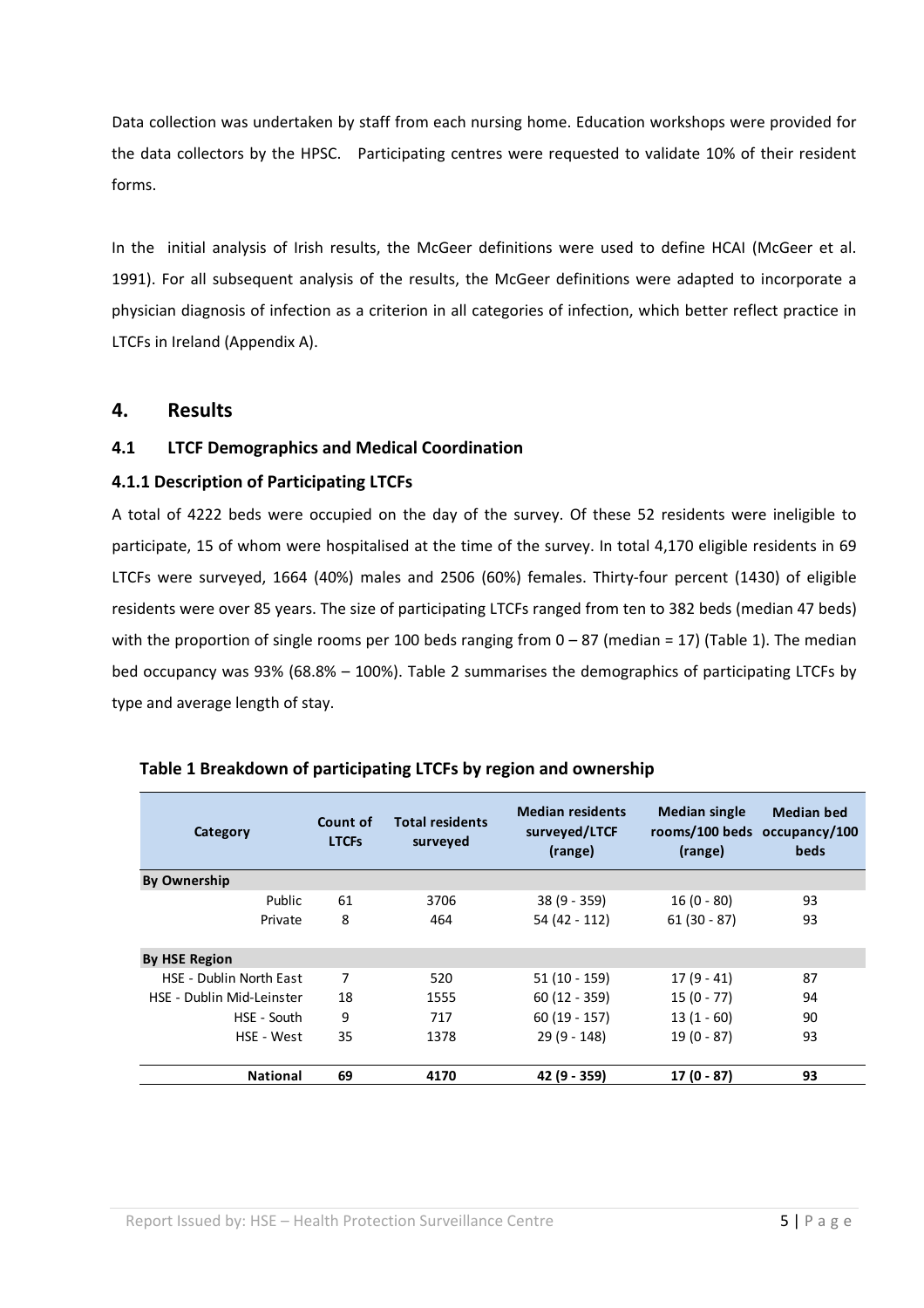**Table 2 Breakdown of participating LTCFs by LTCF type and average length of stay**

| by LTCF type                                   | n (%)     |
|------------------------------------------------|-----------|
| General nursing home                           | 27 (39.1) |
| Residential home                               | 1(1.4)    |
| Psychiatric LTCF                               | 3(4.3)    |
| Intellectually disabled                        | 7(10.1)   |
| Physical disabled                              | 1(1.4)    |
| Rehabilitation centre                          | 1(1.4)    |
| Palliative care facility                       | 1(1.4)    |
| A mix of some of the above                     | 27 (39.1) |
| Other                                          | 1(1.4)    |
|                                                |           |
| by LTCF average length of stay                 |           |
| Temporary short (<3 months)                    | 1(1.4)    |
| Temporary medium (3-12 months)                 | 4(5.8)    |
| Temporary long (>12 months but not definitive) | 3(4.3)    |
| Definitive stay (until end of life)            | 42 (60.9) |
| Other                                          | 19 (27.5) |

## **4.1.2 Medical Coordination**

Twenty‐four hour qualified nursing care was available in all participating LTCFs*.*  Medical care was provided by general practitioners (GPs) in 51% (n=35), medical staff employed by the facility in 35% (n=24) and by both in 14% (n=10) (Figure 1). There was considerable regional variation in the provision of medical care; GPs provided medical care in 74% (26/35) of LTCFs in HSE‐West, 14% (1/7) of LTCFs in HSE‐Dublin North East, 33% (6/18) in Dublin Mid‐Leinster and 22% (2/9) in HSE‐South (Figure 1). In the 35 LTCFs under GP medical care, there was a wide range in the number of GPs by LTCF size (range 1‐24, median =  $6$ ) (Figure 2).

Coordination of medical activity was provided in 45% (n=31) of LTCFs by either a designated GP (13%, n  $= 9$ ), a designated medical doctor employed by the LTCF (28%, n = 19) or an external physician (4%, n = 3) (Figure 3). There was no coordination of medical activity in 53.6% (n=37) of the LTCFs surveyed. On average 57 hours a month was devoted to medical coordination but this varied considerably by LTCF (range 6 – 202 hours). Tasks performed by coordinating physicians are summarised in Figure 4.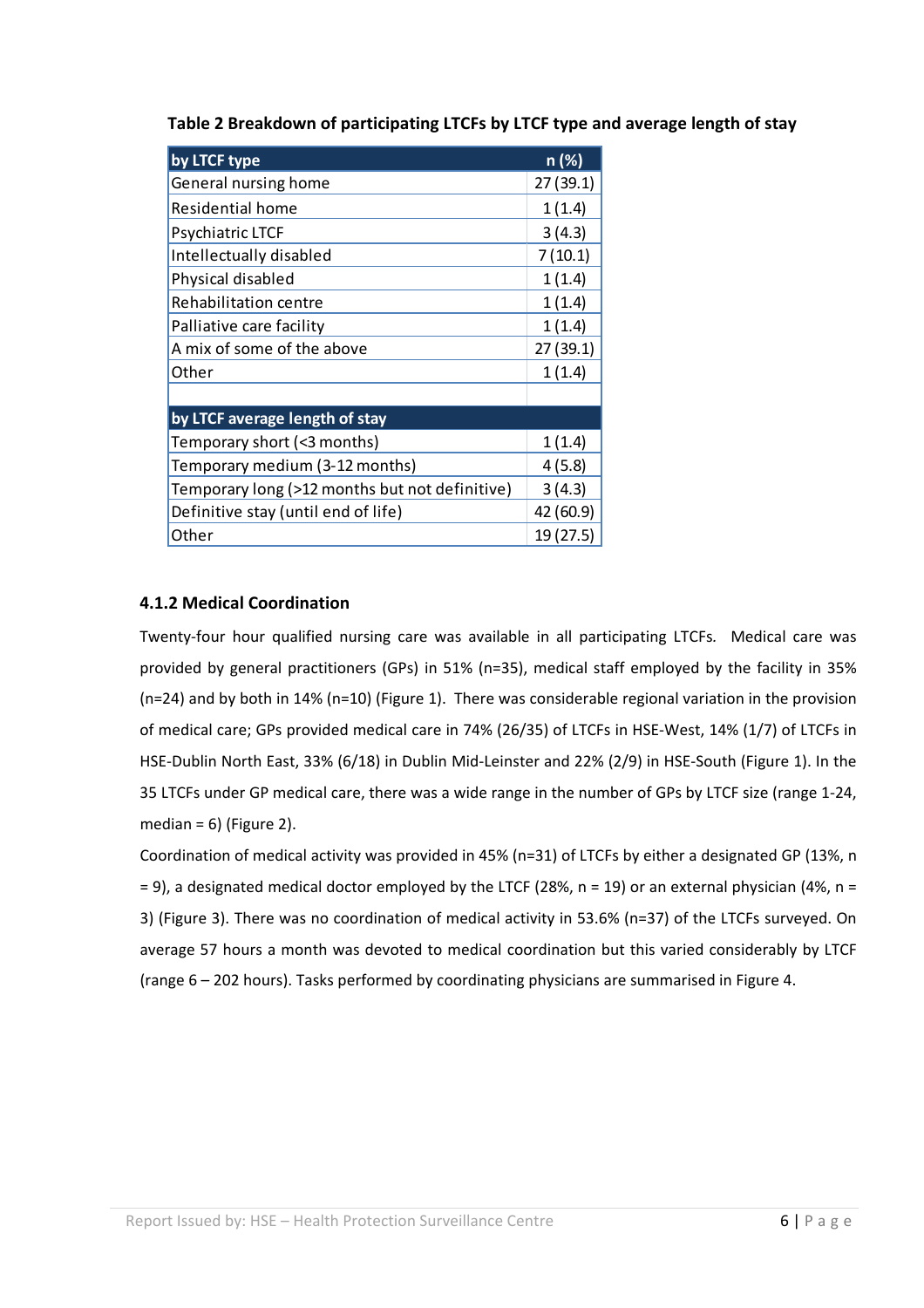

**Figure 1: Provision of medical care in LTCFs nationally and by HSE region**

**NE: North East ML: Mid Leinster**



**Figure 2: Number of GPs providing medical care in participating LTCFs by LTCF size**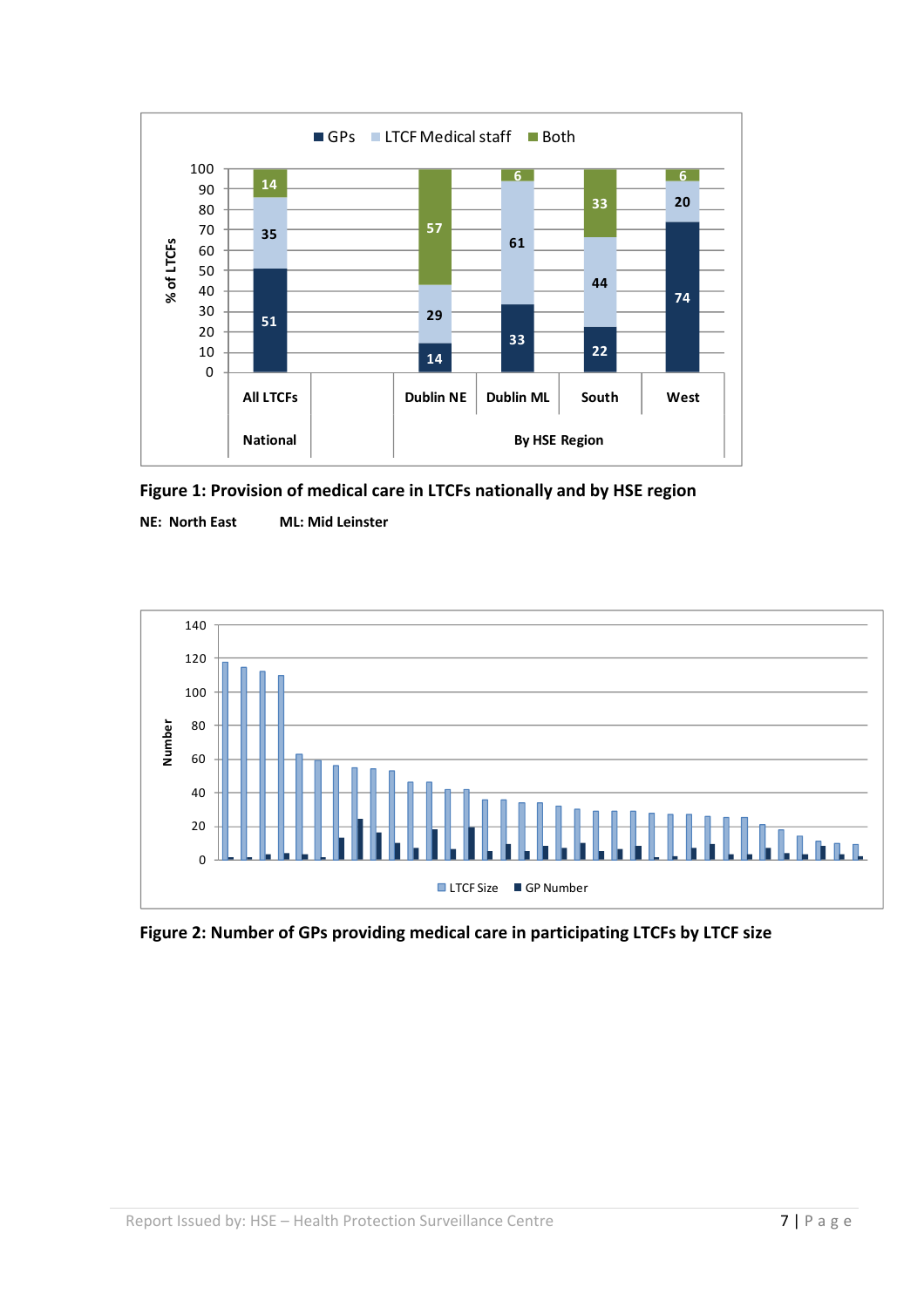

**Figure 3: Breakdown of coordination of medical care in LTCFs**



**Figure 4: Tasks performed by physician coordinating medical activities in 31 LTCFs**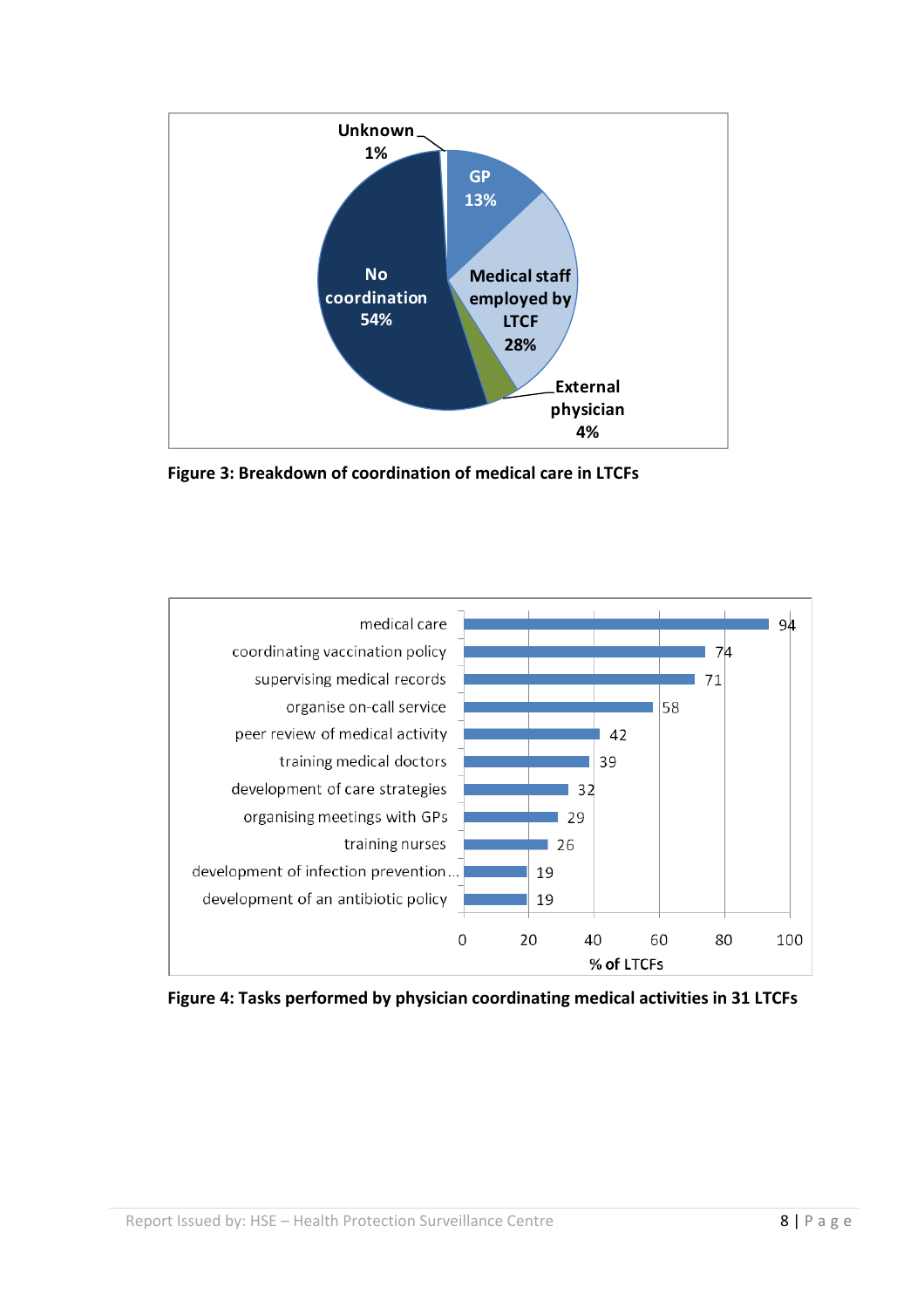#### **4.2 Infection Prevention and Control Practice**

In 81% (n = 56) of LTCFs, a person with training in infection prevention and control (IPC) (nurse 87.5% (n = 49), doctor 3.6% (n = 2), unknown 8.9% (n = 5)) was in charge of IPC in the facility (Figure 5). In 25% of LTCFs this person was based in the facility. In 17% (n=12) of participating LTCFs there was no IPC practitioner in place.



**Figure 5: Description of infection prevention and control practitioners in LTCFs.**

Sixty-one (88%) LTCFs had access to infection prevention and control advice, four (6%) had none and for four it was unknown (6%). Thirty five (51%) LTCFs had an infection control committee which met a median of four times (range 1 ‐ 10) in the previous year. Details of infection control activities are detailed in Table 3.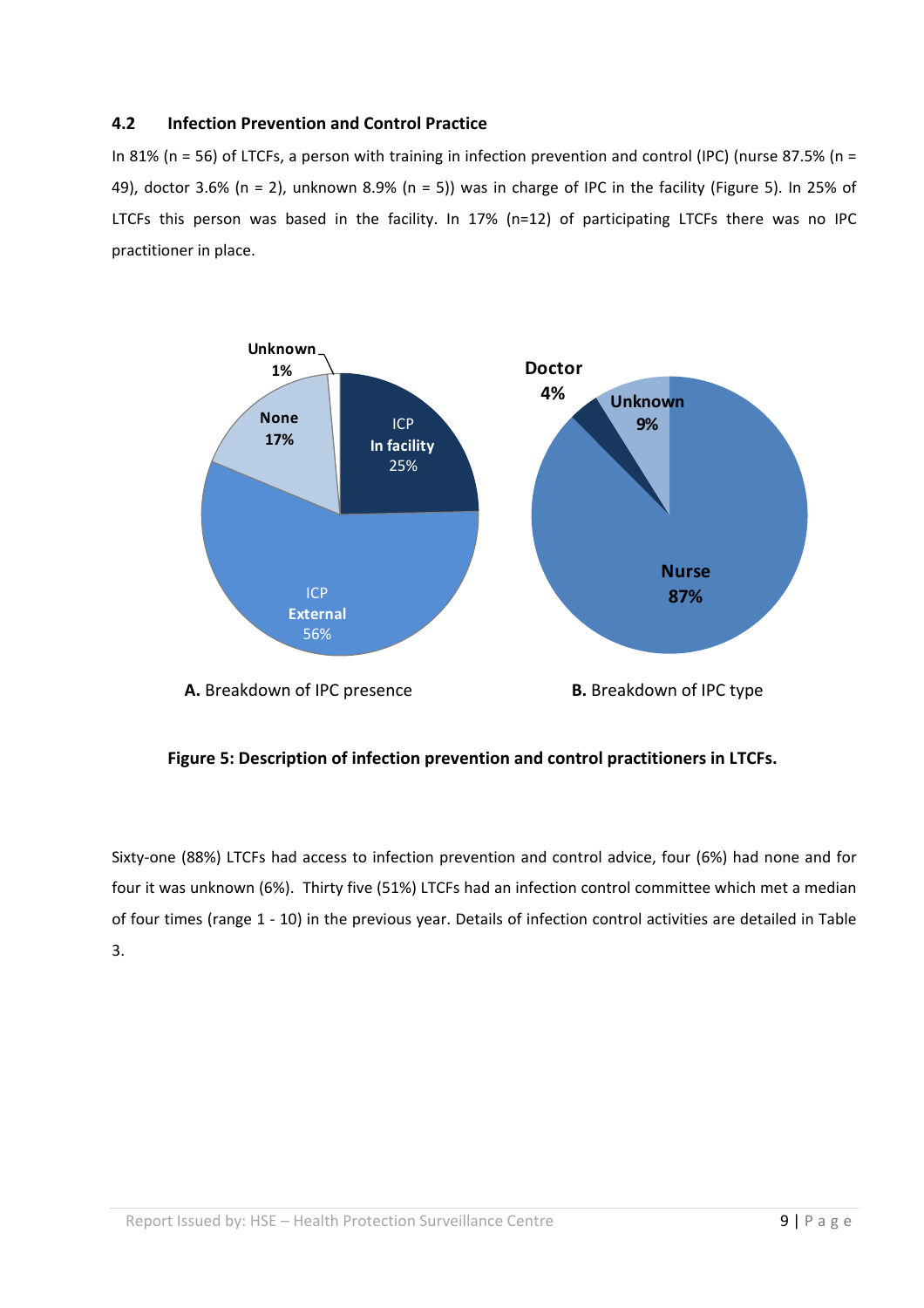| <b>Infection Prevention &amp; Control Activities</b>      | Number (%) |
|-----------------------------------------------------------|------------|
| ICP* training of nursing/paramedical staff                | 59 (86)    |
| Hand hygiene activities                                   | 58 (84)    |
| Management of outbreaks                                   | 57 (83)    |
| Decisions on transmission-based precautions for residents | 54 (78)    |
| Development of care protocols                             | 52 (75)    |
| Offering immunisation for flu to all residents            | 50 (72)    |
| Supervision of disinfection/sterilization of material     | 39 (57)    |
| Monitoring multi-drug-resistant microorganisms            | 38 (55)    |
| Audits on infection policies and procedures               | 33 (48)    |
| Feedback of surveillance results                          | 26 (38)    |
| ICP* training of GPs/medical staff                        | 15(22)     |
| <b>Written protocols</b>                                  |            |
| Hand hygiene                                              | 68 (99)    |
| Management of MRSA                                        | 67 (97)    |
| Management of urinary catheter care                       | 62 (90)    |
| <b>Enteral feeding</b>                                    | 59 (86)    |
| Venous catheter care                                      | 43 (62)    |
| <b>Programme of surveillance of HCAI</b>                  |            |
| Yes                                                       | 14 (20.3)  |
| No                                                        | 52 (75.4)  |
| Unknown                                                   | 3(4.3)     |
| Hand hygiene training organised in the previous year      |            |
| Yes                                                       | 61 (88.4)  |
| No                                                        | 7(10.1)    |
| Unknown                                                   | 1(1.4)     |
| <b>Usage of hand hygiene products</b>                     |            |
| Alcohol hand gel                                          | 68 (98.6)  |
| Wipes (alcoholic)                                         | 14 (20.3)  |
| Liquid soap (antiseptic/other)                            | 65 (94.2)  |
| Bar soap                                                  | 1(1.4)     |

## **Table 3: Description of infection control activities in participating LTCFs**

 **\*ICP: Infection Control Practitioner**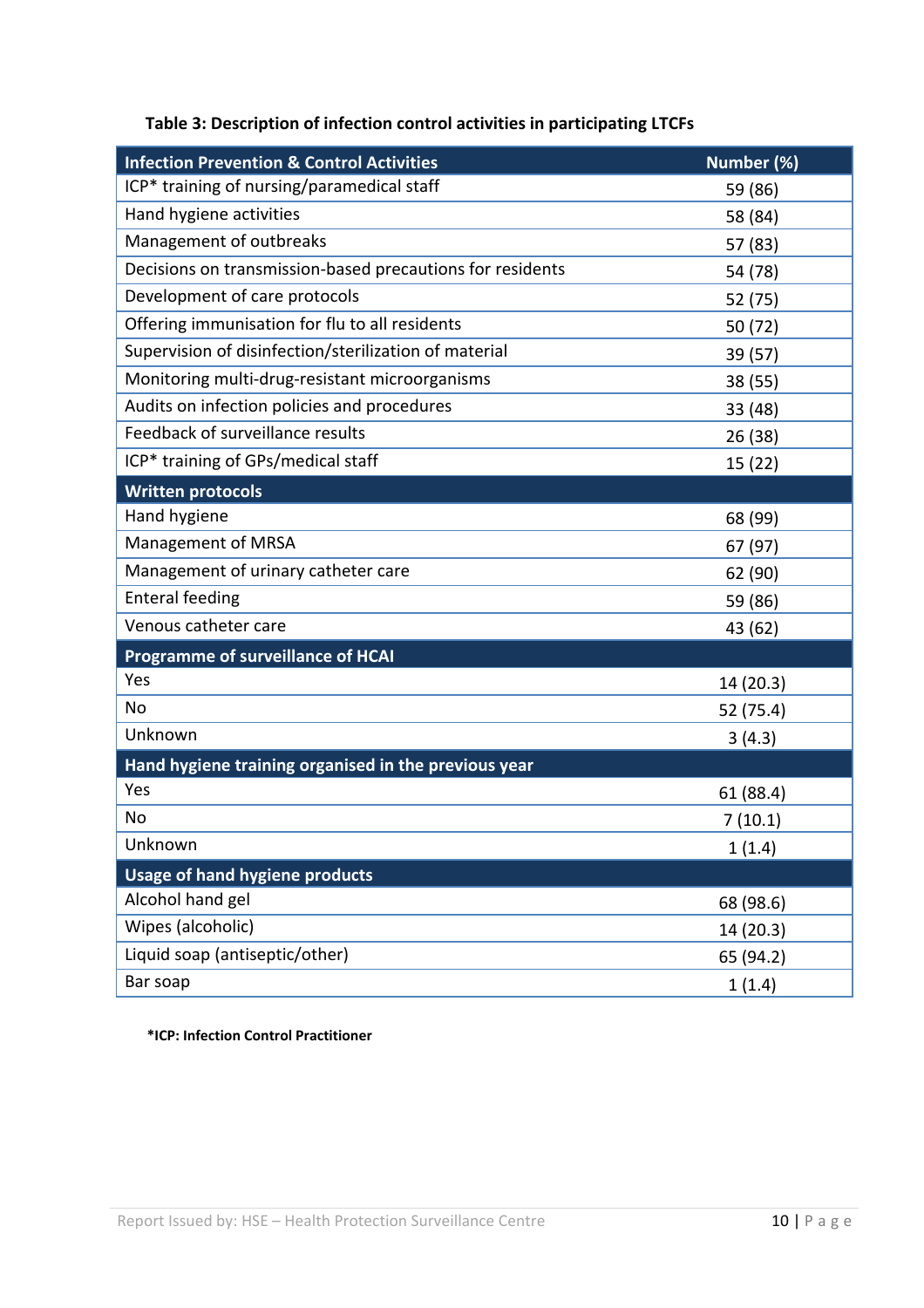## **4.3 Antibiotic Policy**

Guidelines for appropriate antibiotic use were available in 28% (n=36) of LTCFs. In the 31 facilities with a coordinating physician, antibiotic guidelines were available in 45% (n=14) compared with 14% (n=5) in the facilities without a coordinating physician. Details of antibiotic stewardship activities in all facilities are outlined in figure 7.



**Figure 7: Summary of antibiotic stewardship activities in all facilities**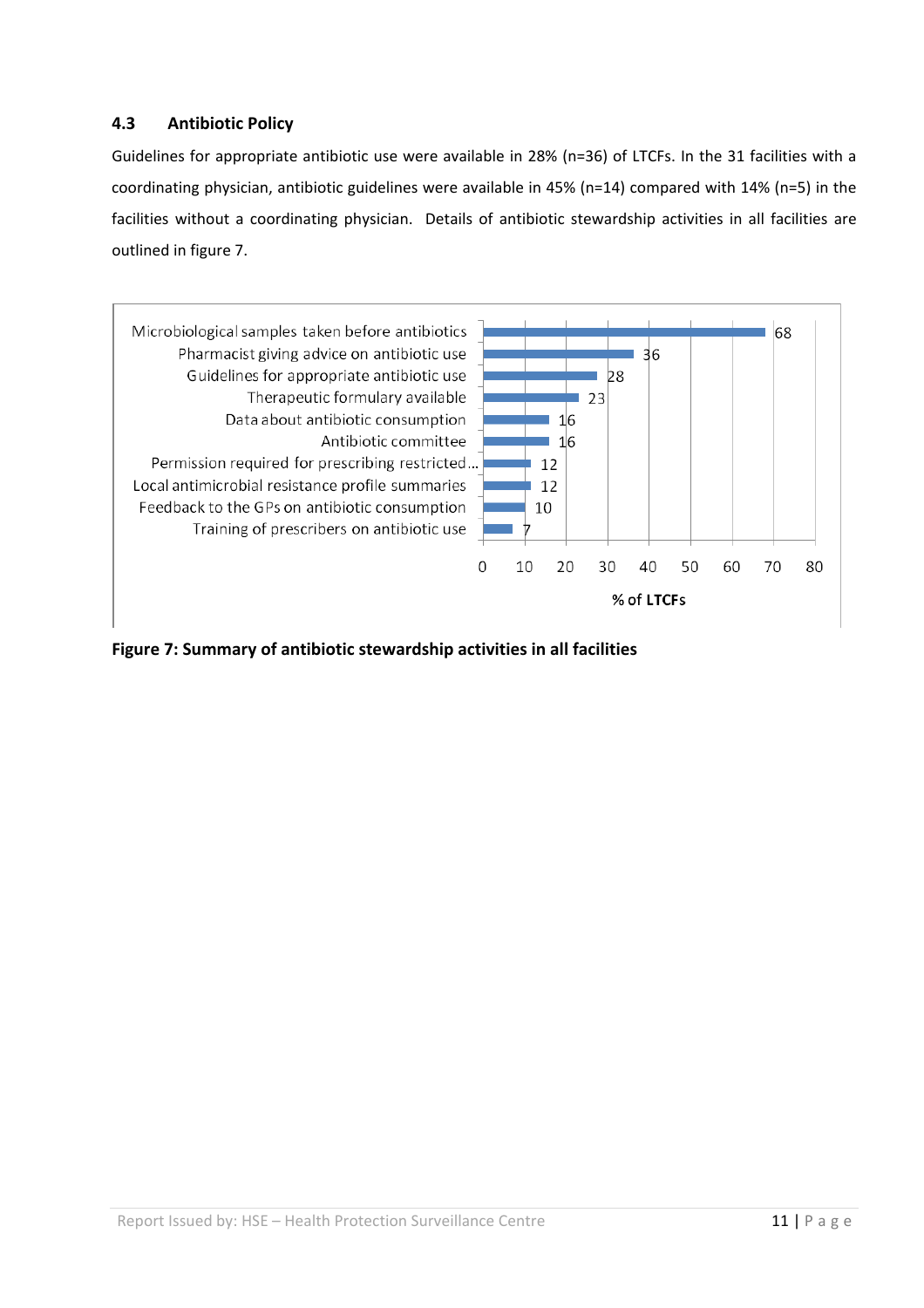## **4.4 Healthcare‐associated Infection (HCAI)**

### **4.4.1 Risk Factors**



The prevalence of HCAI risk factors in the 4170 residents surveyed are outlined in figure 8.

### **Figure 8: Presence of risk factors for HCAI in the survey population**

\*Other wounds include leg ulcers, traumatic or surgical wounds, colostomy, urostomy and gastrostomy insertion sites. ¥Impaired mobility includes wheelchair users or bedridden residents

## **4.4.2 Antimicrobial Use and Signs/Symptoms of Infection in the Survey Population**

Of the 4,170 residents surveyed, 472 (11.3%) had either signs/symptoms of infection (n = 260, 6.2%) or were on antibiotics (n = 426, 10.2%). (Figure 9) Of these 472 residents, the median age was 83 years (range 26‐101 years), 143 (30.3%) were present in the LTCF for less than a year, 325 (69%) were present for longer than a year and 18.2% were hospitalised in the previous three months.



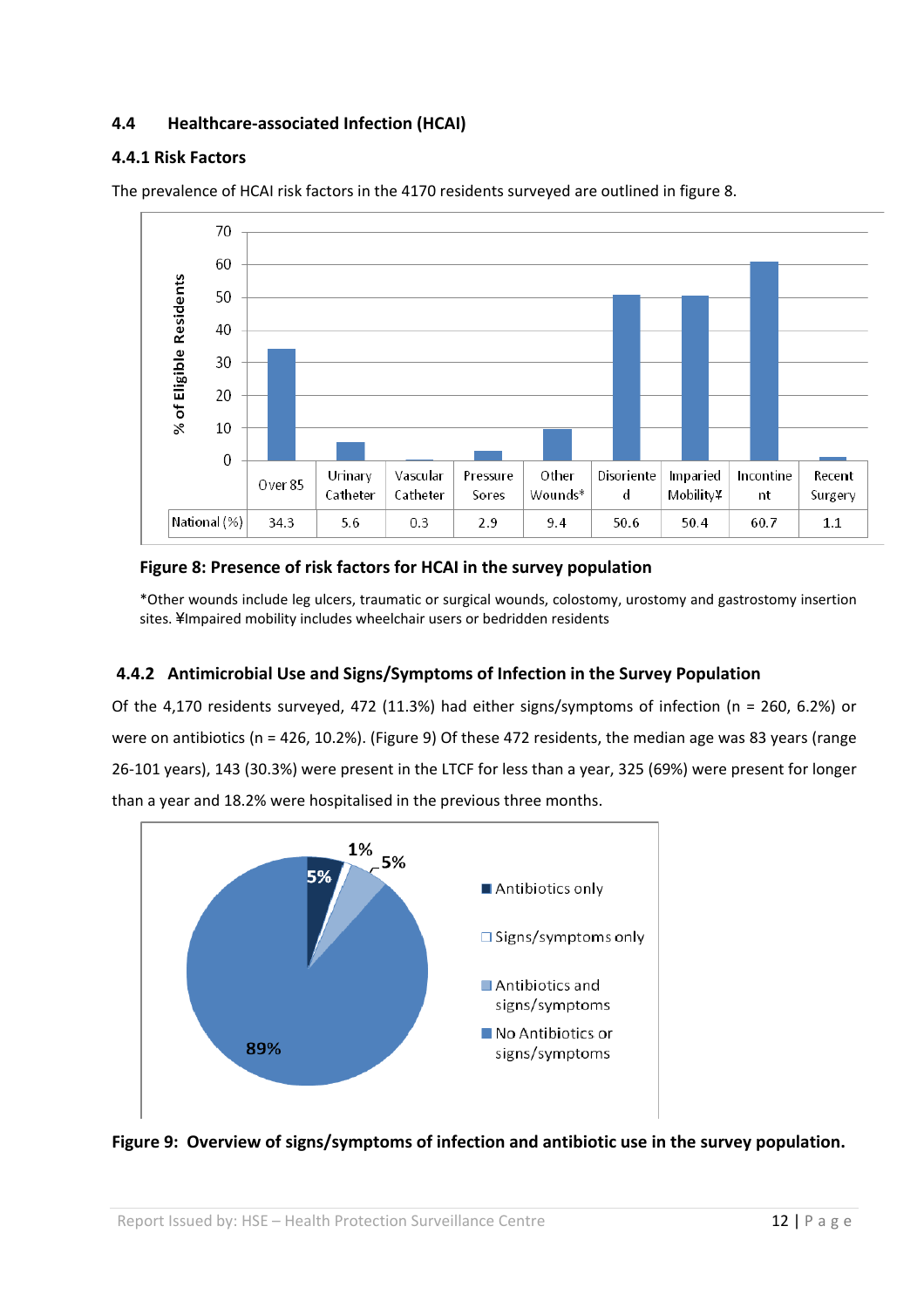#### **4.4.3 HCAI Prevalence using McGeer and Adapted McGeer Definitions**

Of 4170 residents surveyed, 99 residents had 102 infections (2.4% HCAI prevalence) as strictly defined by McGeer definitions and 149 residents had 156 infections (3.6 % HCAI prevalence) when physician diagnosis of infection was included as a criterion in each category of infection (adapted McGeer) (Table 4 and Appendix A). Seven patients had more than one HCAI type present. Table 5 and Figure 10 summarise the overall HCAI prevalence by HCAI type using adapted McGeer definitions as described in methods. The most common infections were urinary tract (62 residents, 40%), respiratory (44 infections in 43 residents, 28%) and skin infections (31 residents, 20%). Of the 62 residents with a urinary tract infection (UTI), 19.2% had a urinary catheter *in situ* and 74.2% were incontinent. Of the residents with a skin infection, 22.6% had a pressure sore, 58.1% had other wounds and 32.2% had a urinary catheter *in situ*. Table 6 summaries demographic and risk factor data for residents with UTI, respiratory tract infection (RTI) and skin infection.

| Number of residents surveyed          | 4170        |
|---------------------------------------|-------------|
| Number of residents with reported SS  | 260 (6.2%)  |
|                                       |             |
| <b>McGeer</b>                         |             |
| Number of residents with an infection | 99          |
| Number of infections                  | 102         |
| HCAI prevalence*                      | 2.4%        |
| National range                        | $0 - 14.8%$ |
| National median rate                  | 1.70%       |
|                                       |             |
| <b>Adapted McGeer¥</b>                |             |
| Number of residents with an infection | 149         |
| Number of infections                  | 156         |
| <b>HCAI</b> prevalence                | 3.6%        |
| National range                        | $0 - 18.5%$ |
| National median rate                  | 2.7%        |

#### **Table 4: HCAI prevalence using McGeer and adapted McGeer definitions**

**\* HCAI Prevalence** is the number of infected residents per total eligible residents surveyed **¥ Adapted McGeer:** McGeer definition using physician diagnosis as one of the criteria in each category of

infection

**ss Signs and/or symptoms**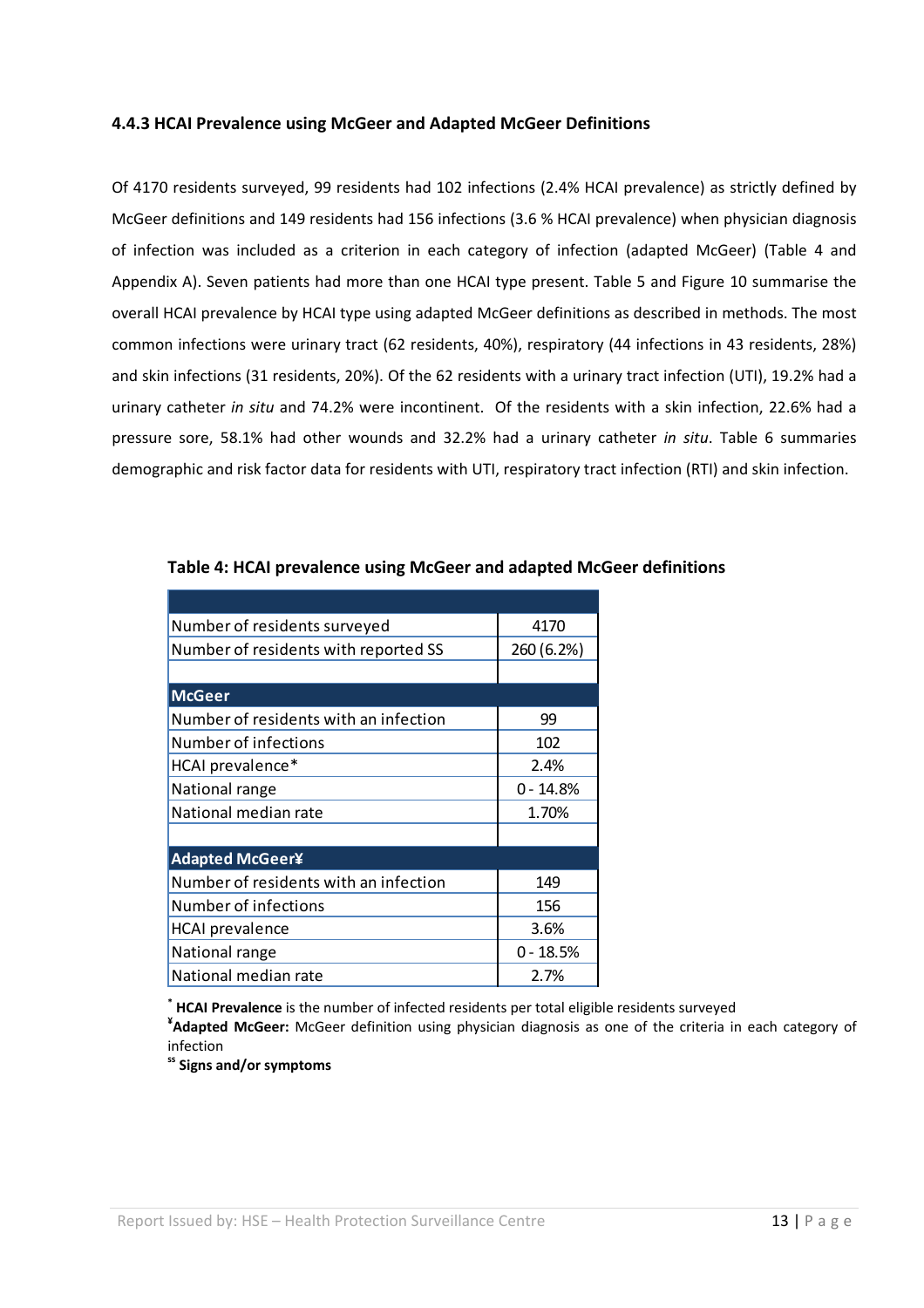## **Table 5: HCAI prevalence by infection type <sup>a</sup>**

| <b>HCAI Type</b>                   | <b>Number of</b><br>infections | %        | <b>HCAI</b><br>Prevalence* |
|------------------------------------|--------------------------------|----------|----------------------------|
| <b>Urinary Tract Infection</b>     | 62                             | 39.7     | 1.5                        |
| <b>Respiratory Tract Infection</b> | 44                             | 28.2     | 1                          |
| Cold                               | 15                             | 9.6      | 0.4                        |
| Flu                                | 0                              | $\Omega$ | 0                          |
| Pneumonia                          | 6                              | 3.8      | 0.1                        |
| Other $^b$                         | 23                             | 14.7     | 0.6                        |
| Eye, Ear, Nose, Mouth              | 11                             | 7.1      | 0.3                        |
| Eye                                | 6                              | 3.8      | 0.1                        |
| Ear                                | $\overline{2}$                 | 1.3      | 0                          |
| Nose                               | 0                              | 0        | 0                          |
| Mouth                              | 3                              | 1.9      | 0.1                        |
| <b>Skin</b>                        | 31                             | 19.9     | 0.7                        |
| <b>Cellulitis</b>                  | 29                             | 18.6     | 0.7                        |
| Fungal                             | 2                              | 1.3      | 0                          |
| Herpes                             | 0                              | 0        | 0                          |
| <b>Scabies</b>                     | 0                              | 0        | 0                          |
| <b>Gastrointestinal Infection</b>  | 8                              | 5.1      | 0.2                        |
| <b>Systemic</b>                    | 0                              | 0        | 0                          |
| Primary Bloodstream Infection      | 0                              | 0        | 0                          |
| Unexplained febrile episode        | 0                              | 0        | 0                          |
| <b>Total</b>                       | 156                            | 100      | 3.6                        |

**<sup>a</sup> Adapted McGeer:** McGeer definition using physician diagnosis as one of the criteria **<sup>b</sup> Other**: Other lower respiratory tract infections (e.g. bronchitis, tracheobronchitis)

**\* The HCAI prevalence** of infection is calculated as the number of infected residents per total eligible residents. Please note that seven residents had more than one infection.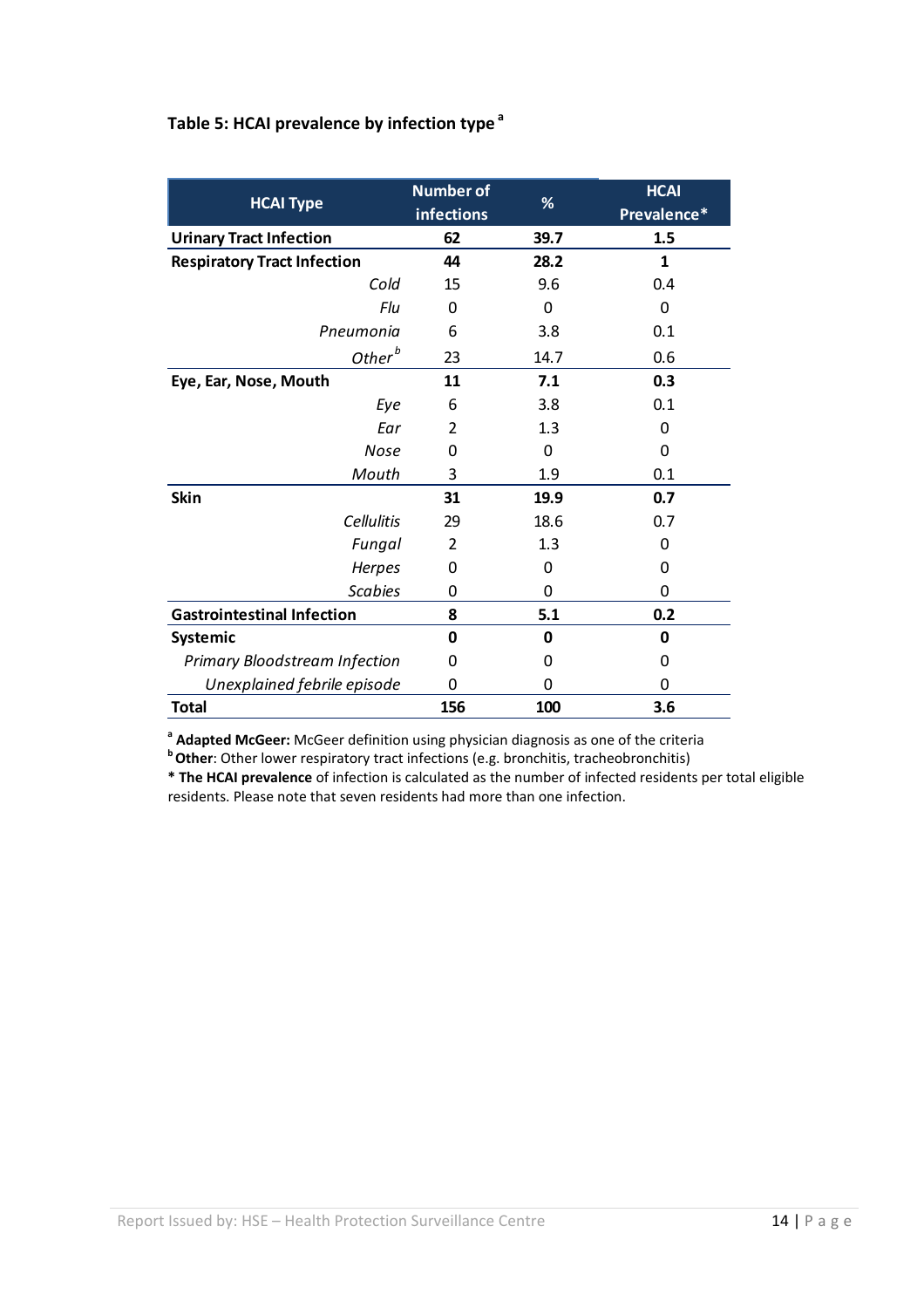

**Figure 10: Breakdown by HCAI type**

**Table 6: Summary of residents with urinary, respiratory and skin infections and demographic and HCAI risk factor risk data.** 

|                                                         | <b>Infection Type</b>                       |                                                 |                                    |                                                             |
|---------------------------------------------------------|---------------------------------------------|-------------------------------------------------|------------------------------------|-------------------------------------------------------------|
| <b>Resident Demographics and</b><br><b>Risk Factors</b> | <b>Urinary Tract</b><br>(%)<br>Total = $62$ | <b>Respiratory Tract</b><br>(%)<br>Total = $43$ | <b>Skin</b><br>(%)<br>Total = $31$ | <b>Total Residents</b><br>with HCAI<br>(%)<br>Total = $149$ |
| <b>Median Age</b>                                       | 83                                          | 84.5                                            | 80                                 | 83                                                          |
| <b>Gender: Male</b>                                     | 38.7                                        | 40.9                                            | 35.5                               | 34.3                                                        |
| <b>Gender: Female</b>                                   | 59.7                                        | 54.5                                            | 64.5                               | 65                                                          |
| Length of stay: < 1 year                                | 27.4                                        | 13.6                                            | 19.4                               | 30.3                                                        |
| Length of stay: $> 1$ year                              | 71                                          | 81.8                                            | 80.6                               | 68.9                                                        |
| <b>Hospital Admission in</b><br>previous 3 months       | 14.5                                        | 9.1                                             | 16.1                               | 18.2                                                        |
| <b>Surgery in previous 30 days</b>                      | 3.2                                         | $\Omega$                                        | 3.2                                | 1.9                                                         |
| <b>Urinary Catheter</b>                                 | 19.4                                        | 9.1                                             | 32.3                               | 11.9                                                        |
| <b>Vascular Catheter</b>                                | 3.2                                         | 2.3                                             | 9.7                                | 1.5                                                         |
| Incontinence                                            | 74.2                                        | 63.6                                            | 71                                 | 66.3                                                        |
| <b>Disorientation</b>                                   | 38.7                                        | 54.5                                            | 48.4                               | 53.2                                                        |
| <b>Impaired Mobility</b>                                | 41.9                                        | 34.1                                            | 22.6                               | 58.8                                                        |
| <b>Pressure Sores</b>                                   | 9.7                                         | 4.5                                             | 22.6                               | 4.9                                                         |
| <b>Other Wounds</b>                                     | 8.1                                         | 6.8                                             | 58.1                               | 19.5                                                        |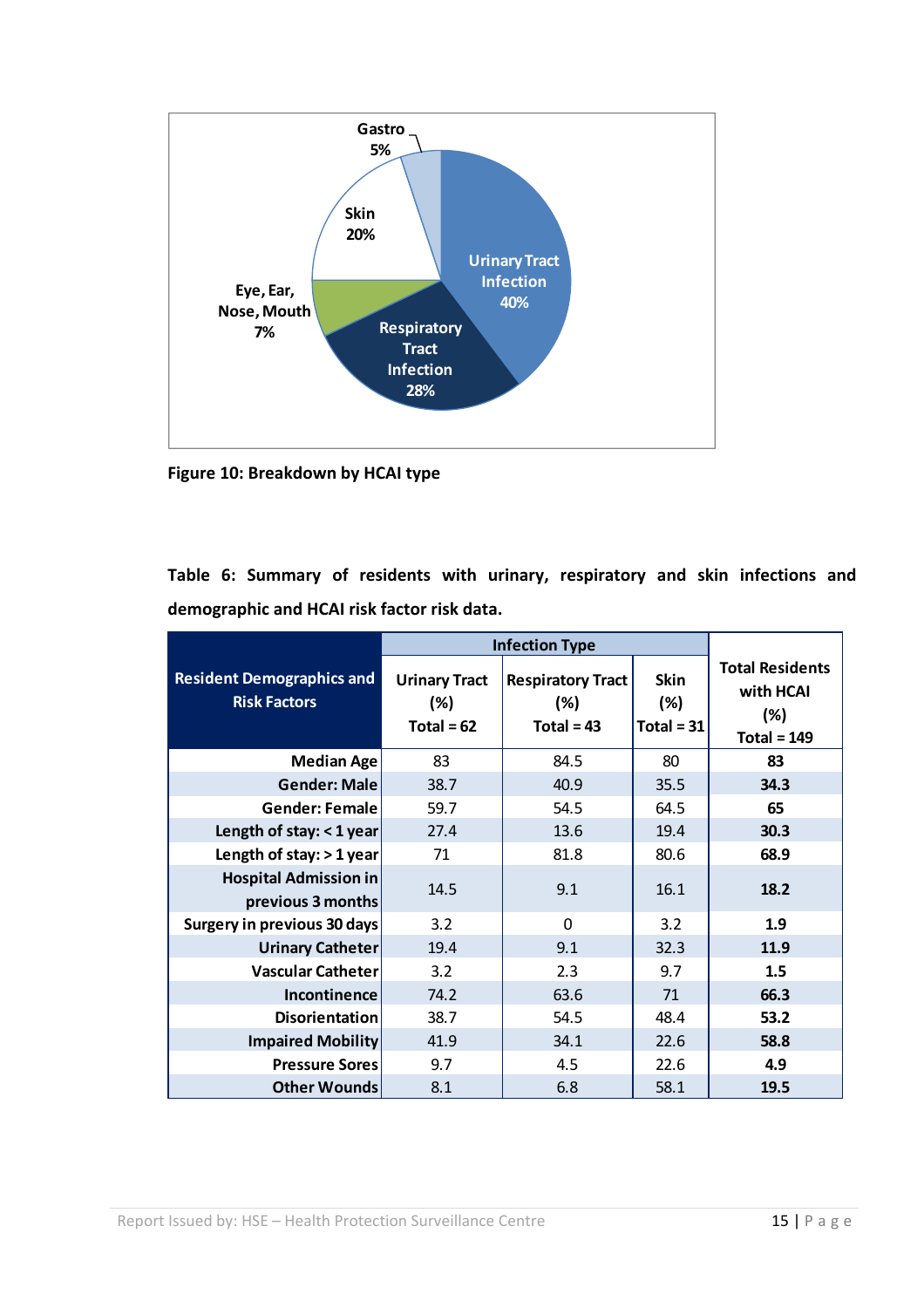#### **4.5 Antibiotic Use:**

Of the 4170 LTCF residents, 426 (10.2%) residents were prescribed antibiotics (median = 9.5%; range =  $0 -$ 41.7%) and of these, 25(6%) residents were prescribed two or more antibiotic types. Antibiotics were prescribed for residents by GPs (76%), specialists (12%) and other prescribers (12%). (Figure 11) The majority of antibiotics were prescribed in the LTCF (85%) though 7% and 4% were prescribed in the hospital and elsewhere, respectively.



#### **Figure 11: Breakdown of antibiotic prescribers**

A breakdown of the five most frequently prescribed antibiotics is provided in table 7.

| <b>Antibiotics</b> | % of prescriptions |
|--------------------|--------------------|
| Trimethoprim       | 21.6               |
| Co-amoxiclav       | 19                 |
| Nitrofurantoin     | 13.2               |
| Flucloxacillin     | 7.7                |
| Ciprofloxacin      | 4.6                |
| Other              | 33.8               |

Antibiotics were prescribed for treatment of infection in 58% of cases (n = 245 residents) and for prophylaxis in 42% of cases (n = 179 residents). In 2 cases the type of treatment was not specified. Indications for prophylactic and therapeutic antibiotics are outlined in Figure 12. The most common indications for treatment of infection included respiratory tract infections (RTI, 20.3% of all prescriptions), urinary tract infections (UTI, 18.5%) and skin infections (12.6%). The most common indication for prophylactic antibiotic use was prevention of UTI (35.8% of total prescriptions). In the case of 45 (22%) residents on therapeutic antibiotics, information on signs and symptoms was not supplied.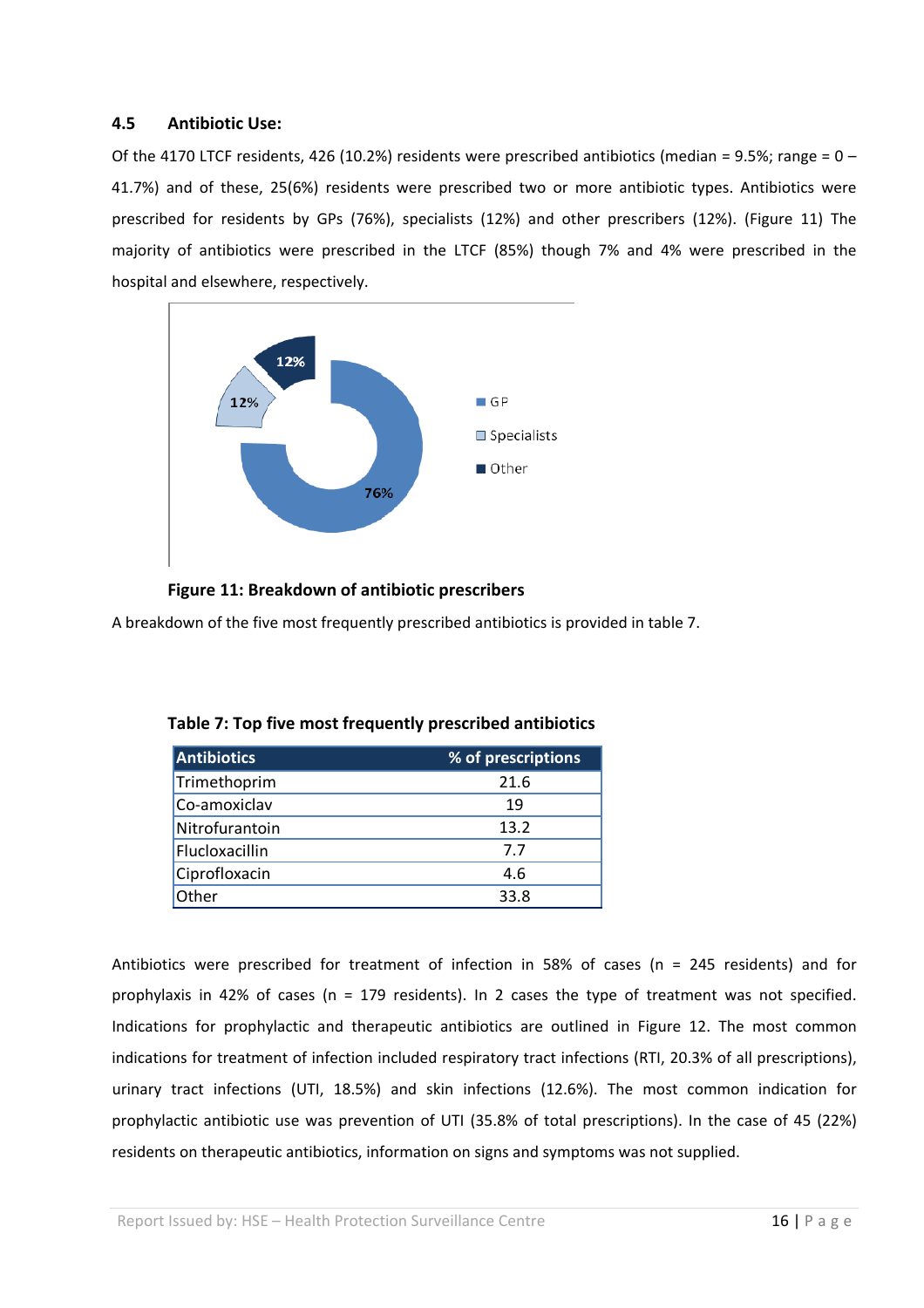

## **Figure 12: Indications for prophylactic and therapeutic antibiotics**

\*Resp Tract: Respiratory tract; ¥Gastro: Gastro‐intestinal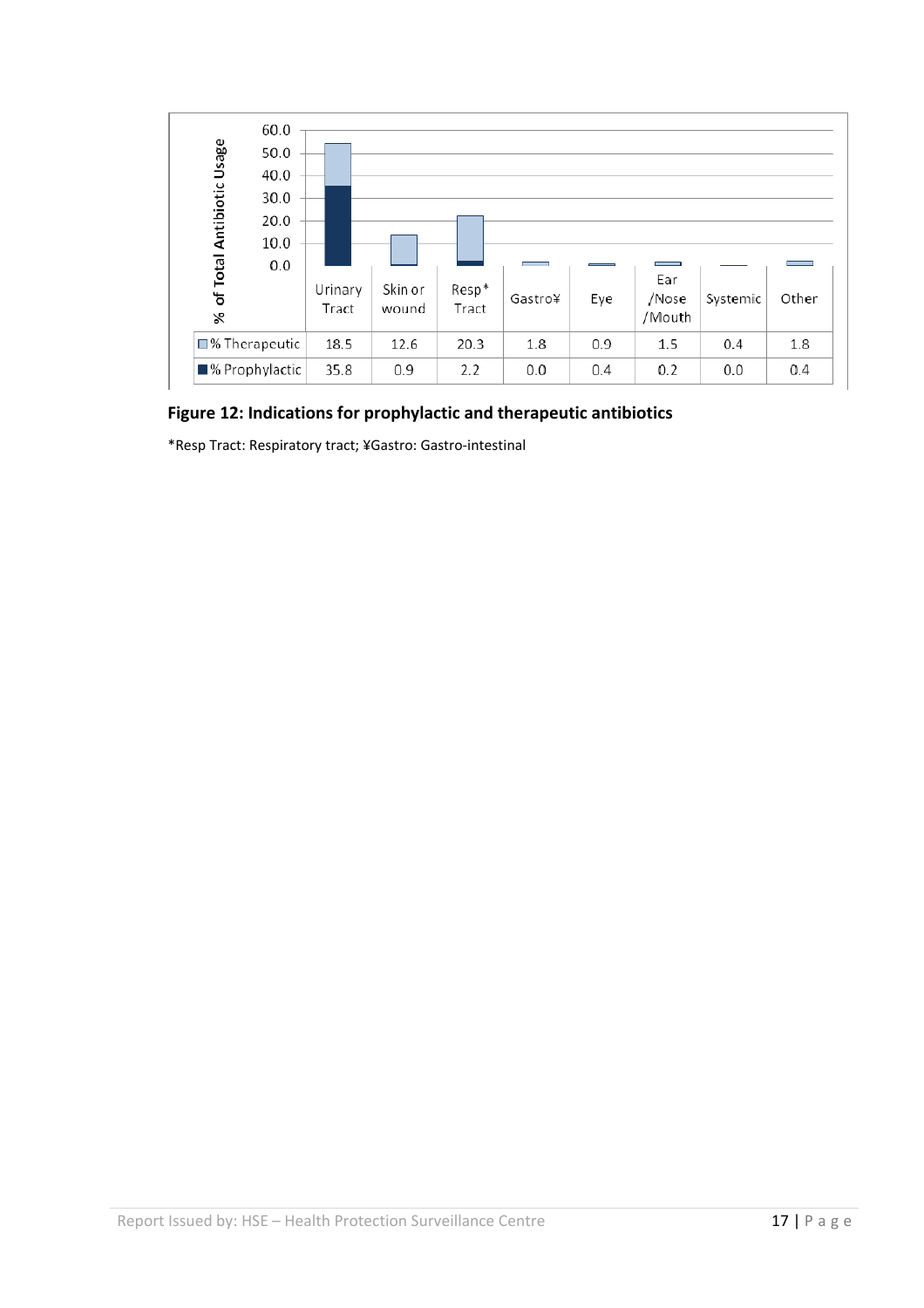The most frequently prescribed antibiotic for RTI, UTI and skin are outlined in table 8.

## **Table 8: Top five most frequently prescribed antibiotics for urinary tract (prophylaxis and**

### **infection), respiratory tract infection and skin infection**

| % Residents on antibiotic prophylaxis for UTI         |      |
|-------------------------------------------------------|------|
| Trimethoprim                                          | 48.1 |
| Nitrofurantoin                                        | 29   |
| Cefradine                                             | 5.6  |
| Co-amoxiclav                                          | 5.6  |
| Cefalexin                                             | 3.7  |
| Other                                                 | 8    |
|                                                       |      |
| % Residents on antibiotic therapy for UTI             |      |
| Co-amoxiclav                                          | 23.8 |
| Trimethoprim                                          | 19   |
| Nitrofurantoin                                        | 15.5 |
| Ciprofloxacin                                         | 10.7 |
| Amoxicillin                                           | 10.7 |
| Other                                                 | 20.2 |
|                                                       |      |
| % Residents on antibiotic therapy for RTI             |      |
| Co-amoxiclav                                          | 52.2 |
| Clarithromycin                                        | 12   |
| Cefaclor                                              | 7.6  |
| Ciprofloxacin                                         | 6.5  |
| Cefuroxime                                            | 5.4  |
| Other                                                 | 16.3 |
|                                                       |      |
| % Residents on antibiotic therapy for skin infections |      |
| Flucloxacillin                                        | 54.4 |
| Phenoxymethylpenicillin                               | 8.8  |
| Metronidazole                                         | 5.3  |
| Co-amoxiclav                                          | 5.3  |
| Lymecycline                                           | 5.3  |
| Other                                                 | 21.1 |

Of note, 86% (n = 70) of residents prescribed antibiotics for urinary tract infection had a dipstick performed before antibiotic therapy commenced and 57% (n = 46) had a specimen taken for culture. Prophylactic antibiotics were predominantly prescribed for prevention of UTIs (159 residents - 89% of all residents on prophylactic antibiotics) with trimethoprim the most frequently prescribed antibiotic. Seventeen (10.7%)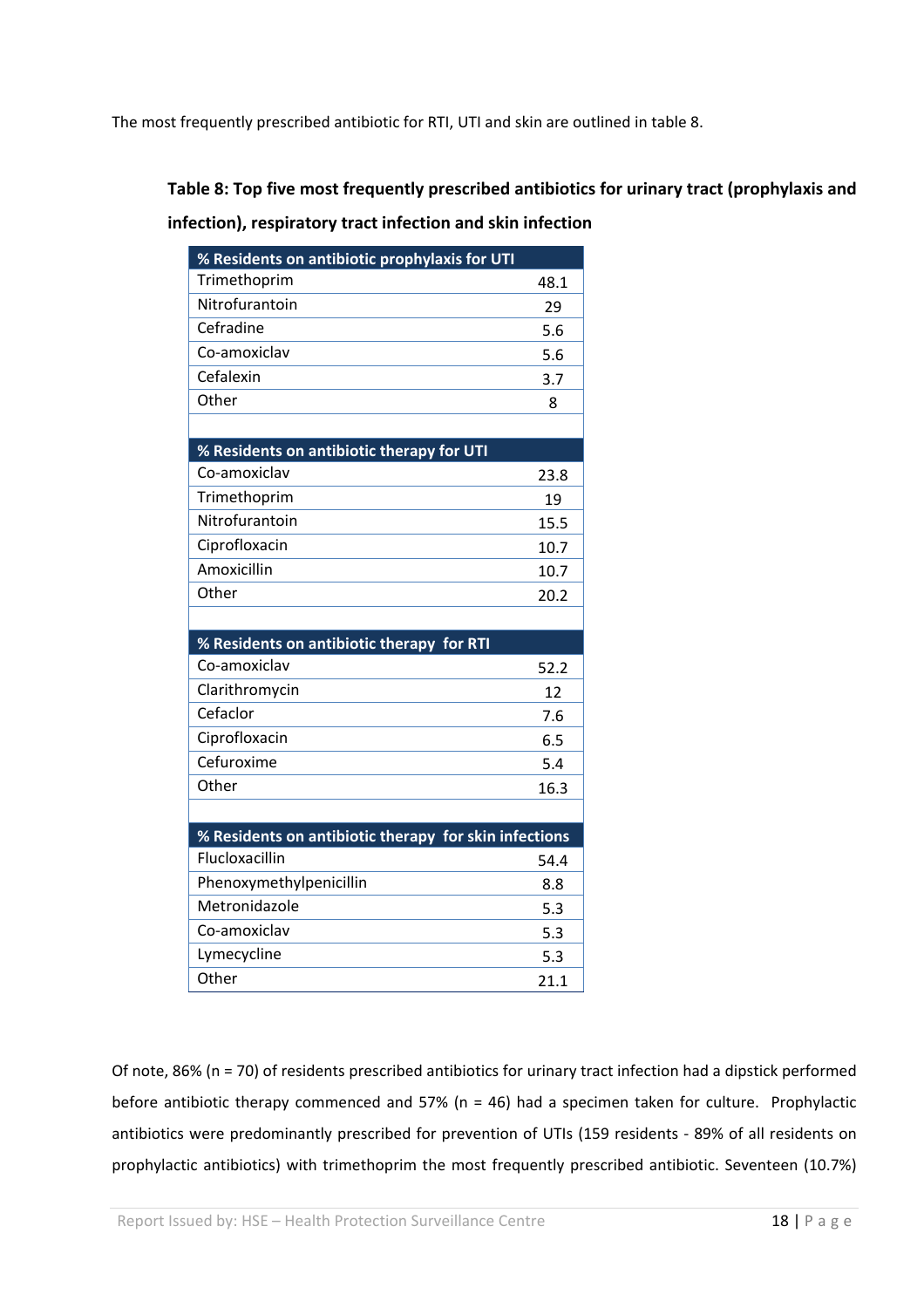residents on UTI prophylaxis had a urinary catheter *in situ*. Of the total number of patients on antibiotics for treatment of an infection, 35 had culture results available. Of these, the most common organisms isolated included nine (24%) *Staphylococcus aureus* (MRSA = 3), seven *Clostridium difficile*, and seven *E. coli* (one multidrug resistant – defined as resistant to third generation cephalosporin antibiotics). The remaining culture results were a variety of gram‐positive and gram‐negative organisms.

### **5. Conclusions and Recommendations**

This is first time that data on HCAI has been collected in Irish LTCFs. Sixty-nine facilities volunteered to participate in the study. In 2009, the total number of LTCFs in Ireland was 598 (453 (75%) private and 145 (25%) public) (Source: HSE and Nursing Homes Ireland). Therefore, 11.3% of all Irish LTCFs (42% public, 1.7% private) participated. It is expected that those LTCFs with an IPC practioner in post were more likely to participate than those without, hence recruitment bias is likely.

- **Provision of medical care:** There was a wide variation in the delivery of medical care in LTCFs. The number of GP's providing medical care varied greatly within each region (figure 1) and the number of attending GPs did not correlate with LTCF size (figure 2). There was no coordination of medical activities in over 50% of the facilities surveyed which is an area that should be targeted for future improvements. For example, LTCFs with a coordinating physician were more likely to have antibiotic prescribing guidelines to help guide prescribers, thereby helping to reduce the emergence of AMR and/or the consequences of inappropriate antibiotics (e.g., *C. difficile* infection).
- **IPC resources and activities:** The majority of participating LTCF (81%) had a trained IPC practitioner in charge of IPC. The availablility of written protocols was impressive (hand hygiene 99%, MRSA management 97%, management of urinary catheters 90%). However it is difficult to imply that this is truly representative of infection control activities and resources at a national level as the IPC practitioners promoted recruitment for participation in this study. There is need for a comprehensive national survey on infection control activities and resources in the long term care facility setting in order to inform future preventative strategies.
- **Antibiotic prescriptions:** The antibiotic use reported in this study (10.2%), corresponds with the 2009 Irish ESAC results (overall prevalence 10.9%) which is higher than the European overall prevalence of 5.9%. The proportion of antibiotics that were prescribed for prophylactic use (42%) is of concern, specifically prophylaxis of UTI in catheterised patients highlighting the need for national antimicrobial stewardship guidelines for LCTFs and education of prescribers.
- **Risk factors for HCAI:** The prevalence of HCAI risk factors in the population surveyed reflects a high dependency level in Irish LTCFs. The low rate of pressure sores (2.9%) and urinary catheter use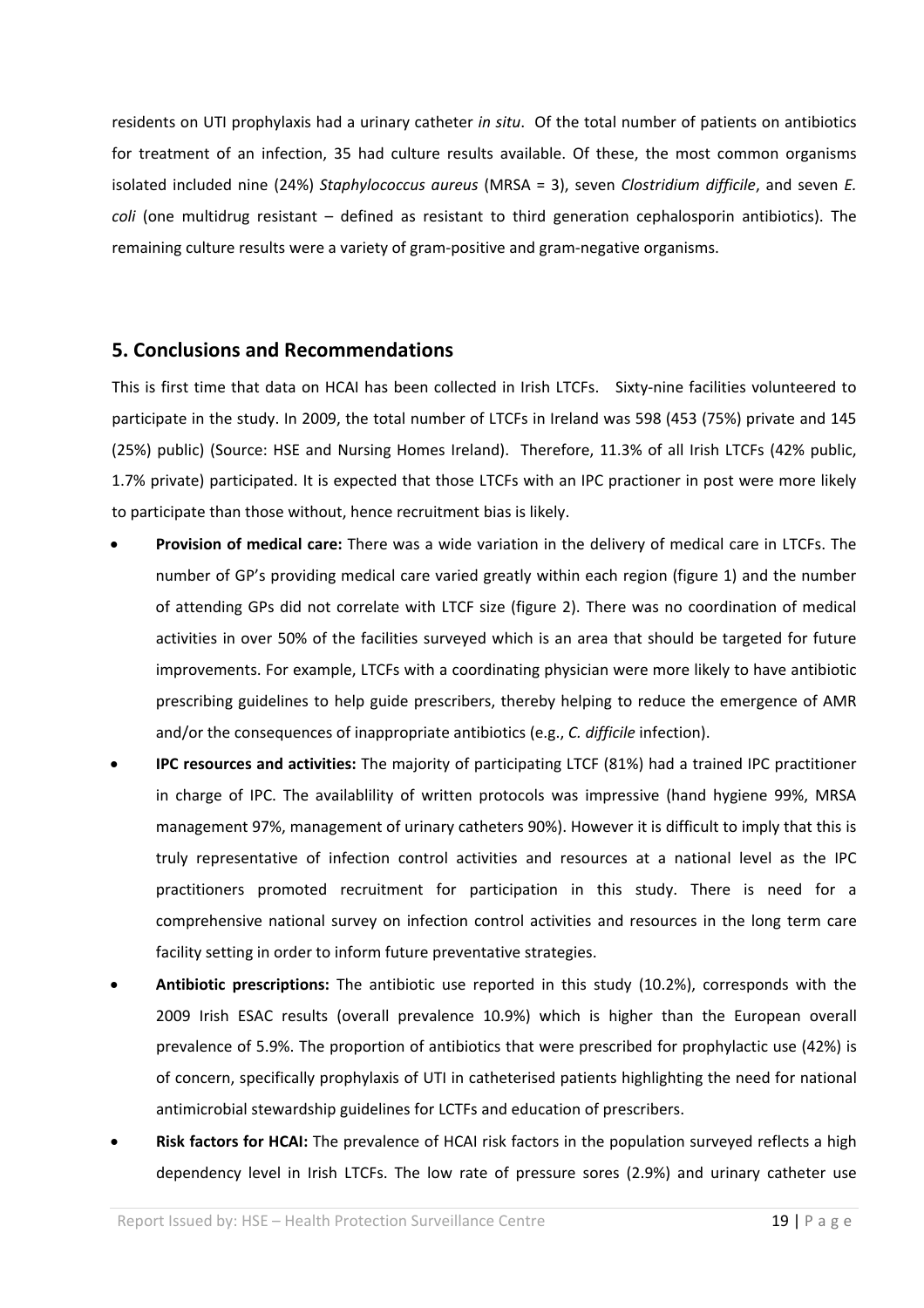(5.6%) despite a high proportion of incontinent and/or immobile residents reflects high quality nursing and medical care provided within in the facilities.

• **HCAI:** While the prevelance of HCAI reported in this study (3.6%) was lower than that previously reported from other European countries, a wide range was observed (0‐22.2%) between individual facilities which may reflect differences in the actual LTCFs themselves (e.g., type of care required by resident differs according to dependency level). A survey of Scottish LTCFs reported a prevelance of 9.3% (Mullings 2010), and in Norway a prevalence of 6.6% (2003) and 7.6% (2004) was reported (Eriksen et al. 2004). The most common HCAI were urinary tract, respiratory and skin/soft tissue infection. No influenza infections were reported, which likely reflects the seasonality of influenza infection as the study was undertaken in June. The McGeer definitions for pneumonia mandates a chest x‐ray for diagnosis, however this is not routine practice in Irish LTCFs and hence the adapted McGeer omits this criterion. This may limit comparability with other studies.

Undertaking this study was the first opportunity for Irish LTCFs to undertake HCAI surveillance using a standardised protocol, thereby allowing facilities to benchmark themselves and assess the impact of future HCAI/AMR preventative strategies. The level of participation and enthusiasm demonstrated by staff in all participating LTCFs reflects their commitment to evaluating and improving the care delivered to their residents. The rationale for undertaking surveillance is to provide information from which actions points can be developed and implemented. It will be important to repeat this prevalence study again to assess the impact of such changes and to encourage increased participation from all Irish LTCF.

## **Dr. Fiona Roche1 , Ms. Sheila Donlon<sup>1</sup> , Dr. Meaghan Cotter2 ,**

#### **Ms. Helen Byrne1 , Dr. Fidelma Fitzpatrick1,2**

HSE- Health Protection Surveillance Centre, Dublin.<sup>1</sup> Department of Clinical Microbiology Beaumont Hospital, Dublin.<sup>2</sup>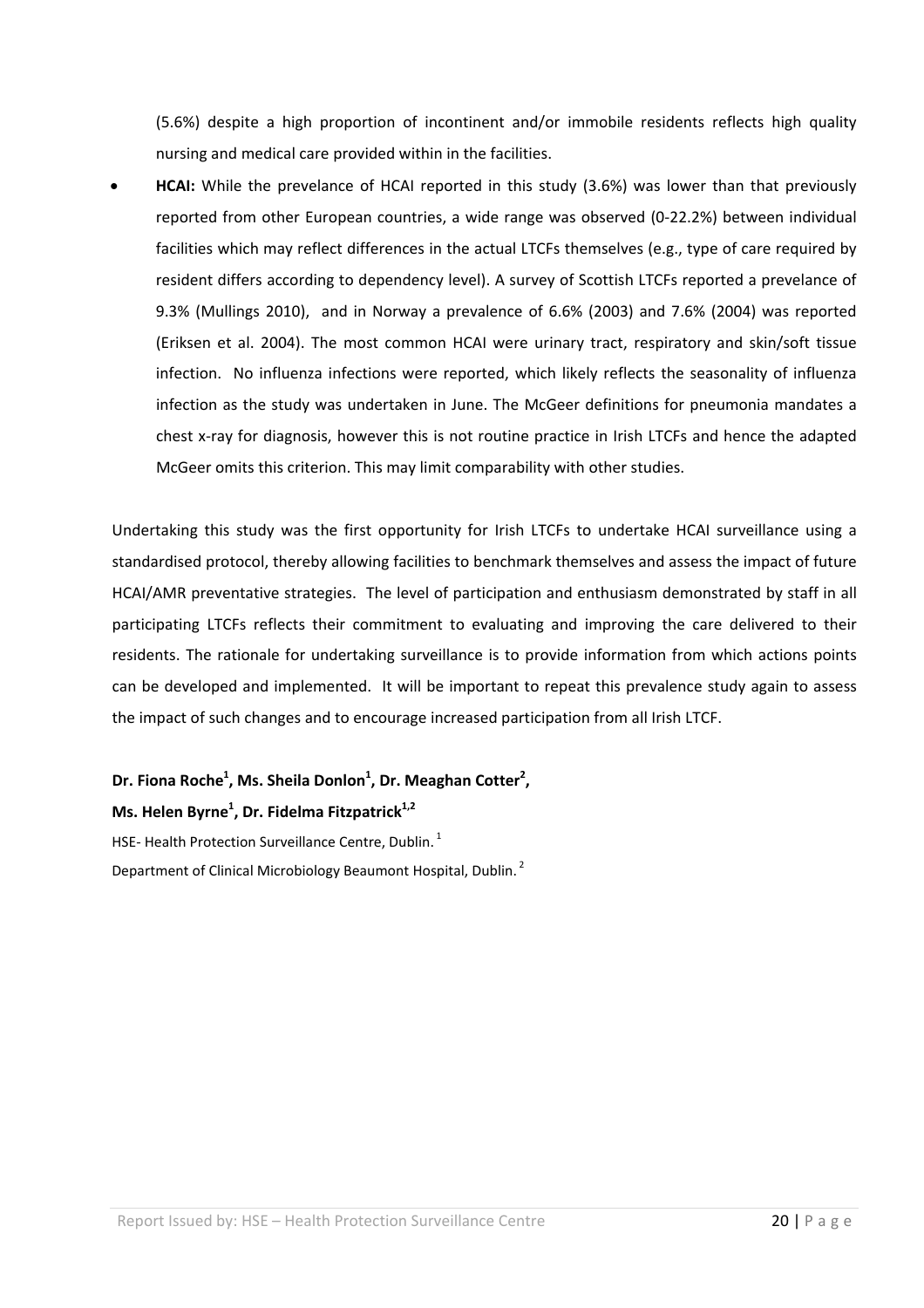### **References**

Baldwin, N.S., Gilpin, D.F., Tunney, M.M., Kearney, M.P., Crymble, L., Cardwell, C., & Hughes, C.M. 2010. Cluster randomised controlled trial of an infection control education and training intervention programme focusing on meticillin‐resistant Staphylococcus aureus in nursing homes for older people. *J Hosp Infect*, 76, (1) 36‐41 available from: PM:20451294

Eriksen, H.M., Iversen, B.G., & Aavitsland, P. 2004. Prevalence of nosocomial infections and use of antibiotics in long‐term care facilities in Norway, 2002 and 2003. *J Hosp Infect*, 57, (4) 316‐320 available from: PM:15262392

McGeer, A., Campbell, B., Emori, T.G., Hierholzer, W.J., Jackson, M.M., Nicolle, L.E., Peppler, C., Rivera, A., Schollenberger, D.G., Simor, A.E., & . 1991. Definitions of infection for surveillance in long-term care facilities. *Am J Infect Control*, 19, (1) 1‐7 available from: PM:1902352

Mullings, A. et al . 2010. Healthcare associated infection in care homes for older people in Scotland: results from a pilot study. *Journal of Infection Prevention OnlineFirst* 1‐5 Accessed 10/11/2010

O'Sullivan, N.R. & Keane, C.T. 2000. The prevalence of methicillin‐resistant staphylococcus aureus among the residents of six nursing homes for the elderly. *J Hosp Infect*, 45, (4) 322‐329 available from: PM:10973751

Oza, A. Cunney R. HPSC Annual Report 2009 ‐ in print (Nov 2010)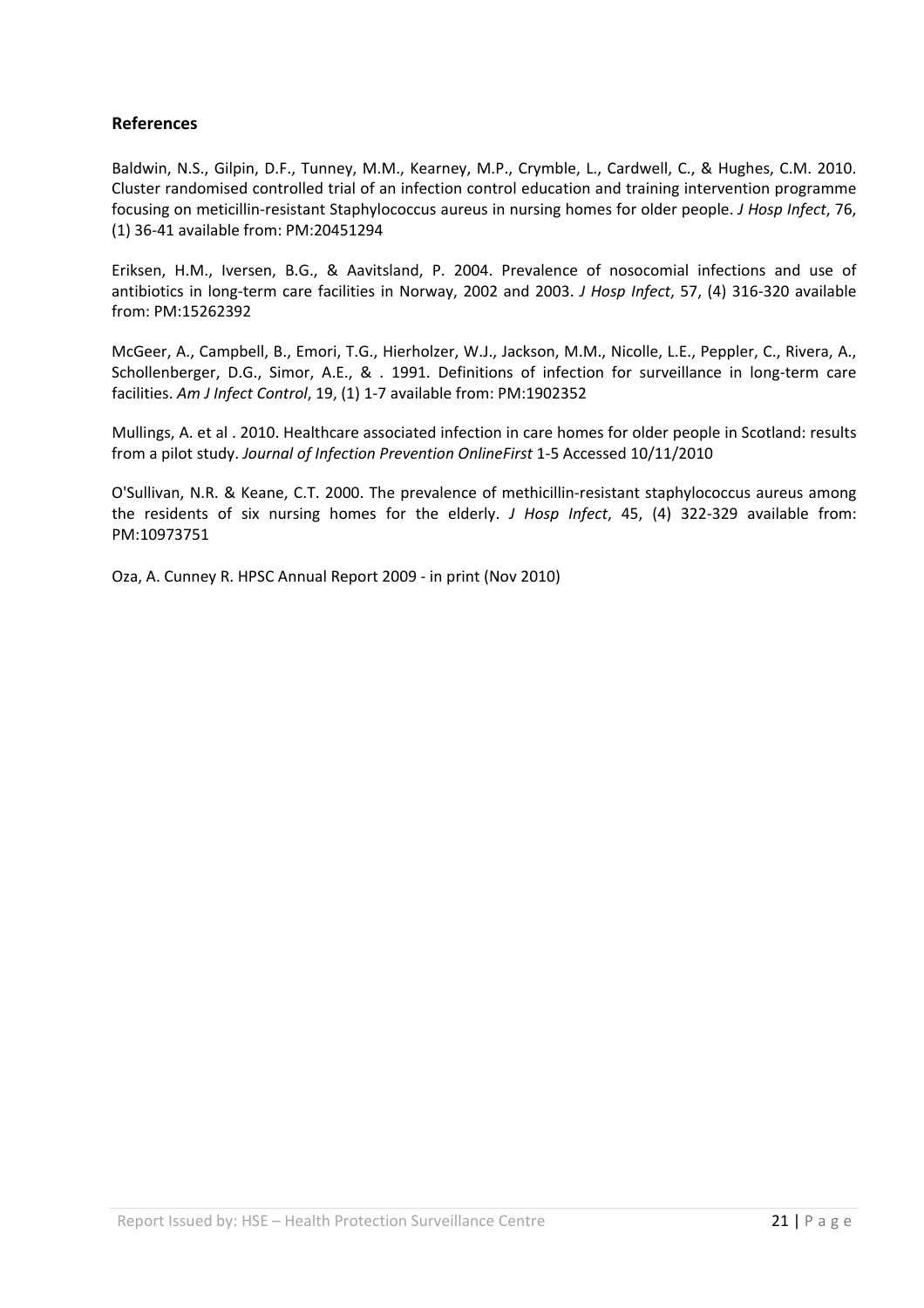#### **Appendix A: Adapted McGeer\* definitions of infection for surveillance in long‐term care facilities**

**\*** McGeer *et al*. 1991. Definitions of infection for surveillance in long‐term care facilities. *Am J Infect Control*, 19, (1) 1‐ 7. The additional criteria of **diagnosis by physician** is hightlighted in bold.

#### **Respiratory tract infection**

#### **Common cold syndromes/pharyngitis**

The resident must have at least two of the following signs or symptoms:

- (a) Runny nose or sneezing
- (b) Stuffy nose (i.e., congestion)
- (c) Sore throat or hoarseness or difficulty in swallowing
- (d) Dry cough
- (e) Swollen or tender glands in the neck (cervical lymphadenopathy)
- (**f) Diagnosis by physician**

**Comment:** Fever may or may not be present. Symptoms must be new, and care must be taken to ensure that they are not caused by allergies.

#### **Influenza‐like illness**

Both of the following criteria must be met:

- 1. Fever  $(38^{\circ}C)^*$
- 2. The resident must have at least three of the following signs or symptoms:
	- (a) Chills
	- (b) New headache or eye pain
	- (c) Myalgia
	- (d) Malaise or loss of appetite
	- (e) Sore throat
	- (f) New or increased dry cough
	- (**g) Diagnosis by physician**

**Comment:** This diagnosis can be made only during influenza season. If criteria for influenza‐like illness and another upper or lower respiratory tract infection are met at the same time, only the diagnosis of influenza‐like illness should be recorded.

#### **Pneumonia**

Both of the following criteria must be met:

#### **1. Diagnosed by physician**

2. The resident must have at least two of the signs and symptoms (from  $a - f$ ) described

under "other lower respiratory tract infections," not including diagnoses by physician **Comment:** Non‐infectious causes of symptoms must be ruled out. In particular, congestive heart failure

may produce symptoms and signs similar to those of respiratory infections.

#### **Other lower respiratory tract infection** (bronchitis, tracheobronchitis)

The resident must have at least three of the following signs or symptoms:

- (a) New or increased cough
- (b) New or increased sputum production
- (c) Fever ( $\approx 38^\circ$  C)
- (d) Pleuritic chest pain

(e) New or increased physical findings on chest examination (rales, rhonchi, wheezes, bronchial breathing),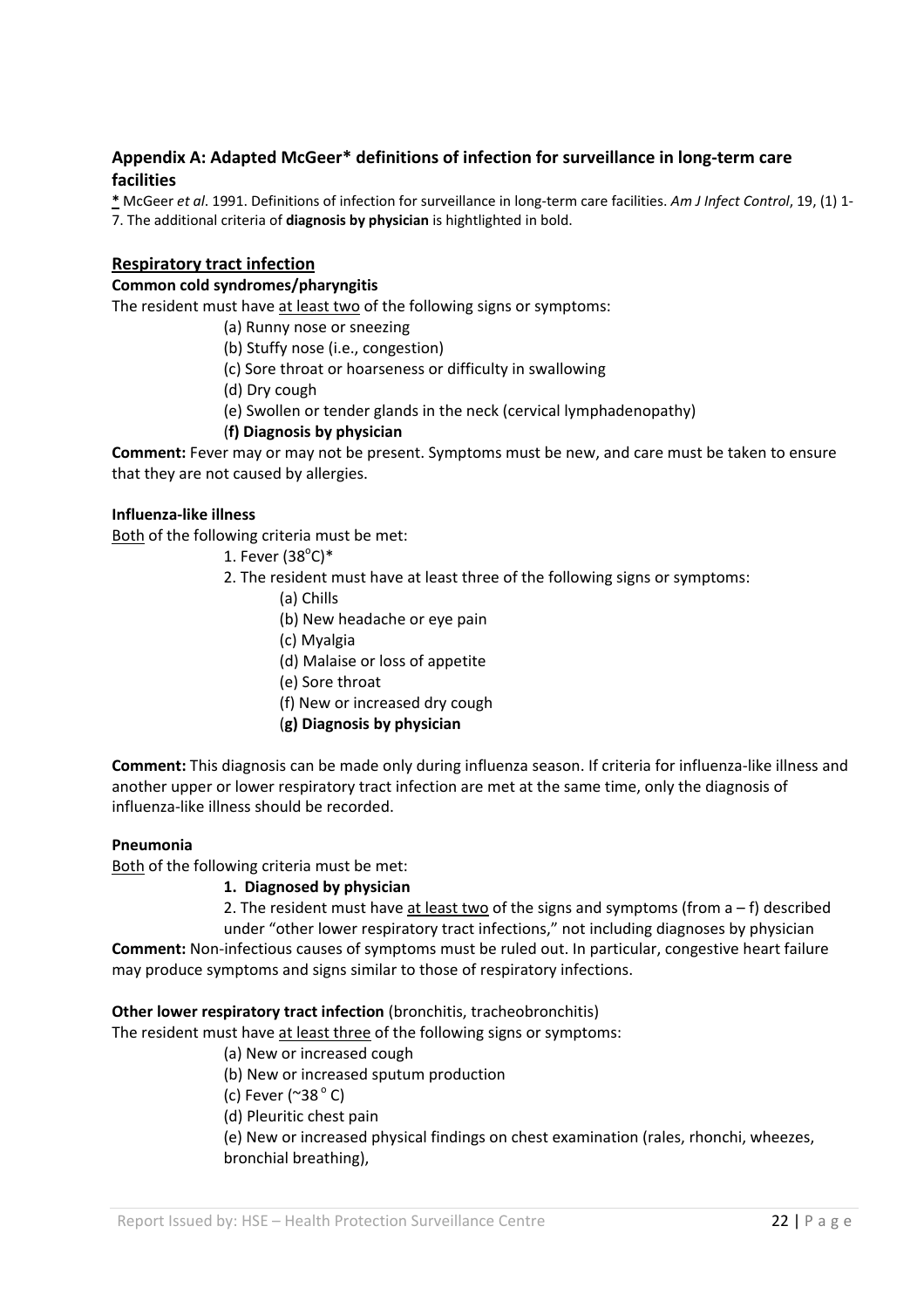(f) One of the following indications of change in status or breathing difficulty: new/increased shortness of breath or respiratory rate ~25 per minute or worsening mental or functional status $^{\texttt{\#}}$ 

#### **(g) Diagnosed by physician**

**Comment:** This diagnosis can be made only if no chest film was obtained or if a radiograph failed to confirm the presence of pneumonia.

\*A single temperature of  $\sim 38^\circ$  C, taken at any site

# Significant deterioration in the resident's ability to carry out the activities of daily living or in the resident's cognitive status, respectively.

#### **Urinary tract infection**

#### **Symptomatic urinary tract infection**

One of the following criteria must be met:

- 1. The resident does not have an indwelling urinary catheter and has at least three of the following;
	- (a) Fever ( $^{\sim}38^{\circ}$  C) or chills
	- (b) New or increased burning pain on urination, frequency or urgency
	- (c) New flank or suprapubic pain or tenderness
	- (d) Change in character of urine\*
	- (e) Worsening of mental or functional status (may be new or increased incontinence)

#### **(f) Diagnosis by physician**

- 2. The resident has an indwelling catheter and has at least two of the following:
	- (a) Fever (~38" C) or chills
	- (b) New flank or suprapubic pain or tenderness
	- (c) Change in character of urine\*
	- (d) Worsening of mental or functional status.
	- **(f) Diagnosis by physician**

\*Change in character may be clinical (e.g., new bloody urine, foul smell, or amount of sediment) or as reported by the laboratory (new pyuria or microscopic haematuria). For laboratory changes, thus means that a previous urinalysis must have been negative

#### **Eye, ear, nose, and mouth infection**

#### **Conjunctivitis**

One of the following criteria must be met:

- 1. Pus appearing from one or both eyes, present for at least 24 hours.
- 2. New or increased conjunctival redness, with or without itching or pain, present for at least 24 hours (also known as "pink eye").
- **3. Diagnosis by physician**

**Comment:** Symptoms must not be due to allergy or trauma to the conjunctiva.

#### **Ear infection**

One of the following criteria must be met:

- 1. Diagnosis by physician<sup>#</sup> of any ear infection
- 2. New drainage from one or both ears. (Non-purulent drainage must be accompanied by additional symptoms, such as ear pain or redness)

#### **Mouth and perioral infection**

Oral and perioral infections, including oral candidiasis, must be diagnosed by a physician or a dentist.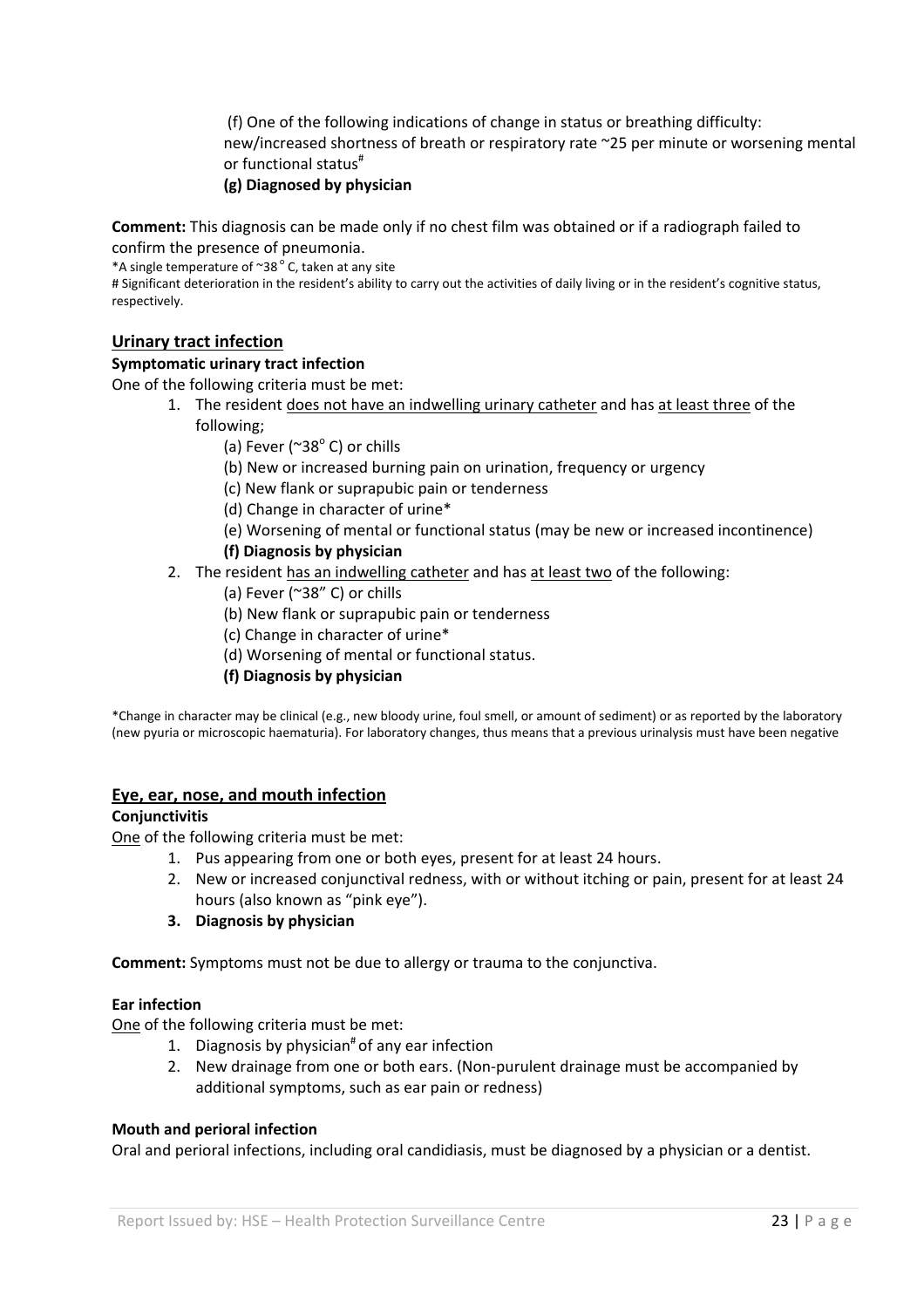**Sinusitis** The diagnosis of sinusitis must be made by a physician.

# Requires a written note or a verbal report from a physician specifying the diagnosis. Usually implies direct assessment of the resident by a physician. An antibiotic order alone does not fulfill this criterion. In some homes, it may be appropriate also to accept a diagnosis made by other qualified clinicians (e.g., nurse practitioner, physician associate).

#### **Skin infection**

#### **Cellulitis/soft tissue/wound infection**

One of the following criteria must be met:

- 1. Pus present at a wound, skin, or soft tissue site.
	- OR
- 2. The resident must have four or more of the following:
	- a) Fever (~38 $^{\circ}$ C) or worsening mental/functional status
	- b) At the affected site, the presence of new or increasing heat
	- c) At the affected site, the presence of new or increasing redness
	- d) At the affected site, the presence of new or increasing swelling
	- e) At the affected site, the presence of new or increasing tenderness or pain
	- f) At the affected site, the presence of new or increasing serous drainage
	- g) **Diagnosis by physician**

#### **Fungal skin infection**

The resident must have both:

- (a) A maculopapular rash *and*
- (b) Either physician diagnosis or laboratory confirmation.\*

#### **Herpes simplex and herpes zoster infection**

For a diagnosis of cold sores or shingles, the resident must have both:

- (a) A vesicular rash *and*
- (b) Either a physician diagnosis or laboratory confirmation.

#### **Scabies**

The resident must have both:

(a) A maculopapular and/or itching rash *and* 

(b) Either a physician diagnosis or laboratory confirmation.

**Comment** Care must be taken to ensure that a rash is not allergic or secondary to skin irritation.

\*For Candida or other yeast, laboratory confirmation includes positive smear for yeast or culture for Candida sp.; for herpetic infections, positive electron microscopy or culture of scraping or swab; for scabies, positive microscopic examination of scrapings

#### **Gastrointestinal tract infection**

#### **Gastroenteritis**

One of the following criteria must be met:

- 1. Two or more loose or watery stools above what is normal for the resident within a 24‐hour period.
- 2. Two or more episodes of vomiting in a 24‐hour period.
- 3. Both of the following:

(a) A stool culture positive for a pathogen (Salmonella, Shigellosis', *E. coli* 0157:H7, Campylobacter) or a toxin assay positive for *C. difficile* toxin *and*

(b) At least one symptom or sign compatible with gastrointestinal tract infection (nausea, vomiting, abdominal pain or tenderness, diarrhea).